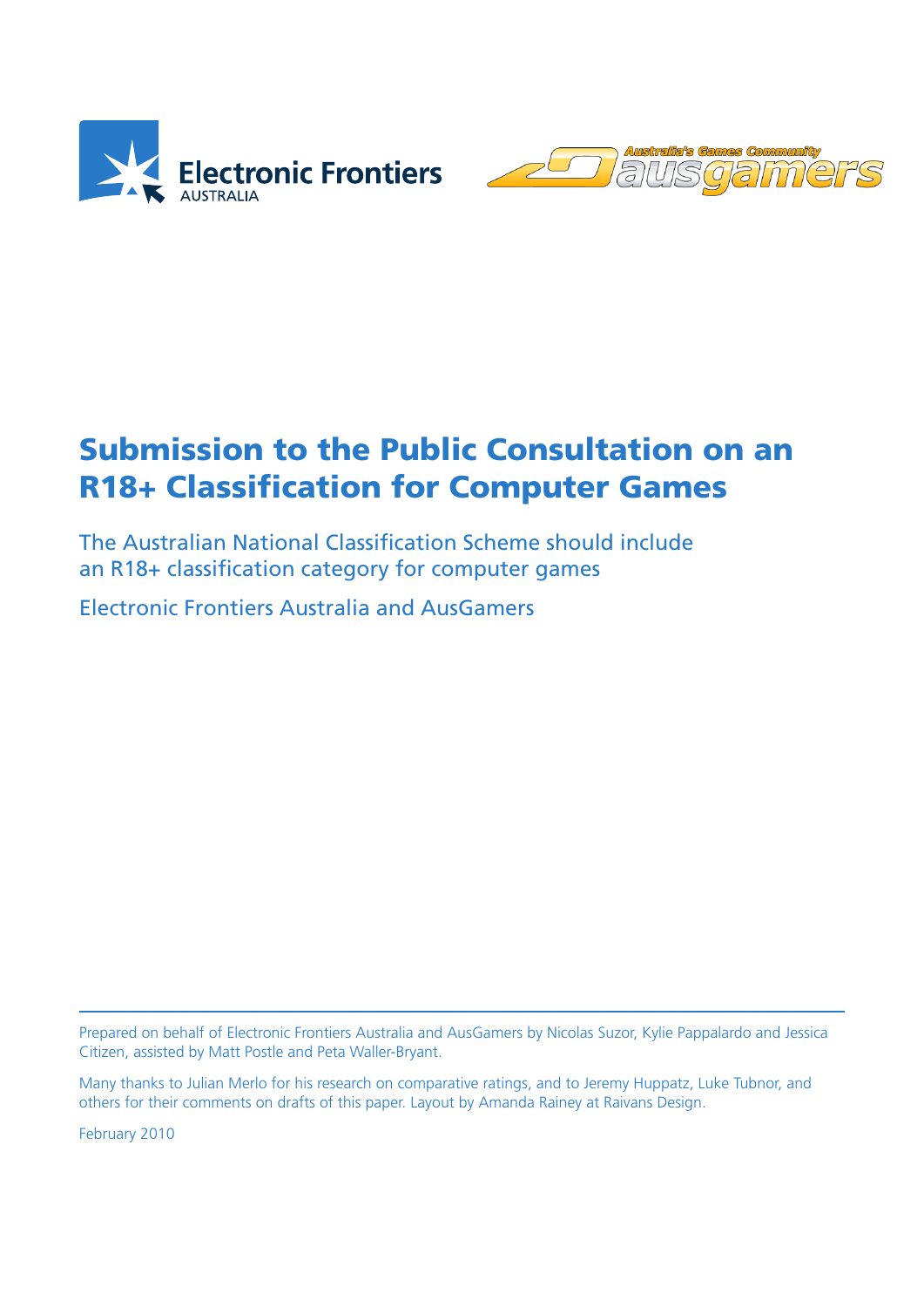## **Introduction**

The purpose of this paper is to put forward arguments and evidence to support the case that it is time to upgrade the National Classification System (NCS) to include an R18+ adult classification for computer games. In this submission, we make three main arguments:

- 1. the arguments against introducing an R18+ rating are premised primarily on incorrect assumptions about games and their effects; and
- 2. introducing an R18+ classification to bring games in line with films will better empower Australian adults to make more informed decisions for themselves and on behalf of the children for whom they are responsible;
- 3. Australian adults should not be prevented from engaging with interactive entertainment that deals with complex adult themes and material and imagery that is unsuitable for children.

This paper was compiled on behalf of Electronic Frontiers Australia (EFA) and AusGamers. EFA is Australia's peak national non-profit organisation representing Internet users concerned with on-line freedoms and rights. AusGamers is one of Australia's largest gaming and technology sites, and has been a primary hub for the gaming community in Australia since its creation in 1999. This paper has been collaboratively written in consultation with our members; we believe it provides an accurate portrayal of the views of computer game players concerned with civil liberties in Australia.

This paper addresses the classification of computer games from the perspective of computer game players. As game players, we are intimately familiar with the effects that games have on our lives. As adults we are concerned about our rights to engage with interactive media that express adult themes. As parents we are concerned about the availability of accurate information about the content of video games, just as we are about films and books. As Australian citizens we are concerned about the classification and regulation of media and the inconsistency of the current National Classification Scheme.

Much of the debate about adult themes, sex, and violence in video games centres on the effects that games are believed to have on those who play them. Unfortunately, much of this debate is conducted by those who poorly understand computer games and the objects of the Australian National Classification Scheme (NCS).<sup>1</sup> We are fully aware that many violent games are not suitable for children; we also believe that in general, Australian parents are responsible parents, and we believe that empowering parents to make responsible choices is a better way to protect children than the current ban on R18+ games. In this paper we argue that we will all better be able to protect the children for whom we are responsible by introducing a clear R18+ Adult rating. We absolutely reject, however, the popular suggestion that 'gamers' are anti-social and likely to become violent as a result of playing violent games. We fear that many decisions about regulation of computer games are predicated upon an inaccurate model of 'the gamer' and the games he or she plays.

Games, like gamers, have grown up. The conception of the gamer as isolated, maladjusted and anti-social youth is wholly inaccurate. As we hope is becoming clear, computer games are enjoyed by an increasingly broad cross-section of the Australian community. Far from encouraging isolation,

<sup>1</sup> Jeffrey Brand, 'A Review of the Classification Guidelines for Films and Computer Games', Bond University Centre for New Media Research and Education (2002), 11-12.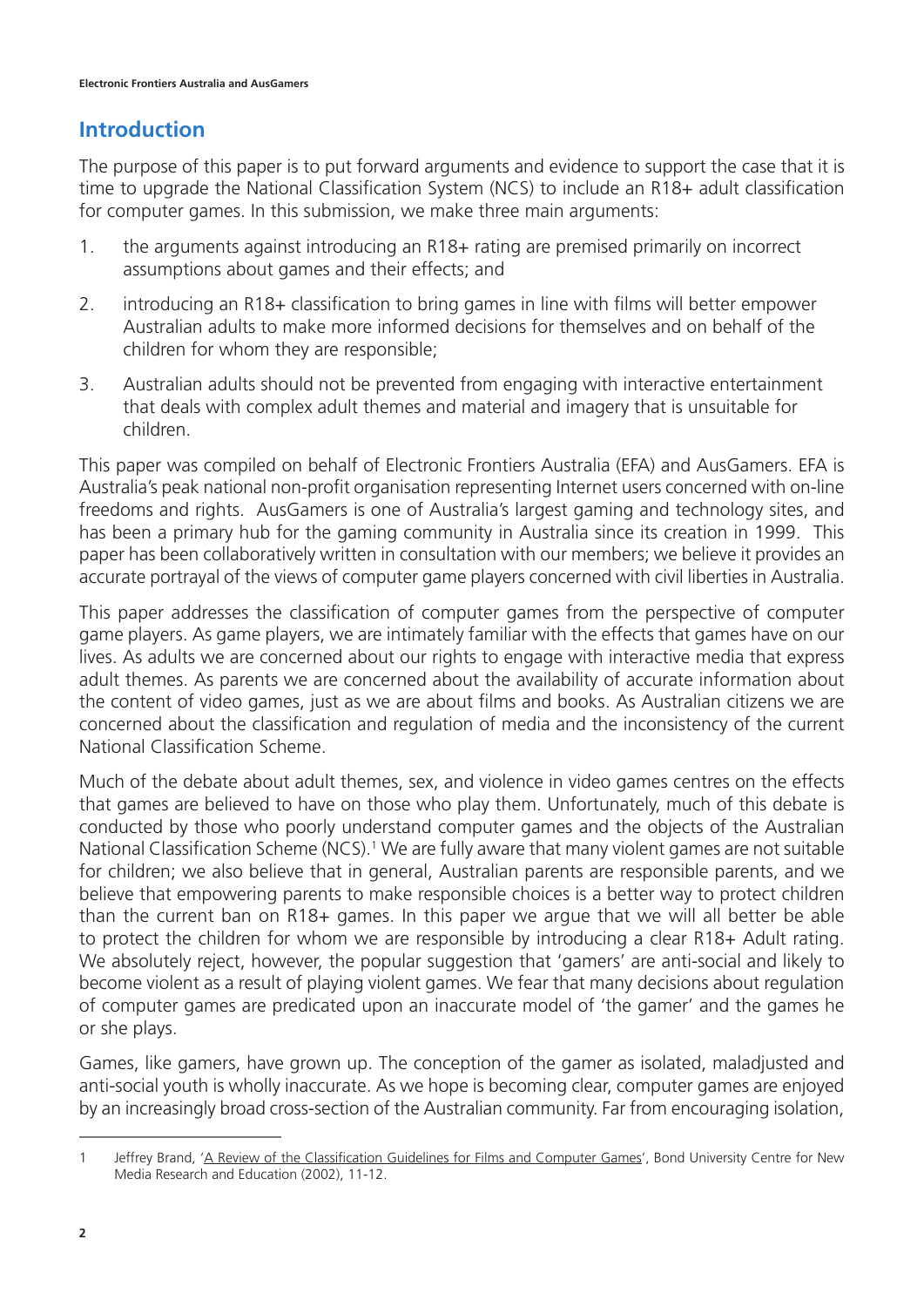computer games are social media — playing games brings people together and, critically, provides an important sense of community. Rather than mindless entertainment, computer games are expressive forms — they tell stories, and they allow us to tell our own stories. We reject the suggestion that these stories should be classified differently to stories told in movies and in books merely because games are interactive. As people who play these games, we can testify to what the overwhelming weight of scientific evidence shows: we can differentiate fiction from non-fiction and we are not susceptible to increased aggression or decreased sensitivity to violence as a result of playing games. For those of us who play them, games with adult themes are sometimes mere entertainment, just as violent movies are, but they are also sometimes more profound experiences that teach us about society and about ourselves as we explore themes that we can all agree are often unsuitable for children. We are extremely concerned that an approach that misunderstands adult game players will result in a regulatory framework in Australia that continues to treat interactive entertainment as children's media and continues to delegitimise the growing complexity of computer games and the reasons that adults may wish to experience adult games.

## **History and Assumptions — the myths embedded in the current system**

In the early 1990s, Australia introduced a classification system for computer and video games – choosing, as a nation, to create a legally-regulated system as opposed to the industry-driven solutions adopted by many other countries. The decision to omit an R18+ classification for video games was supported primarily by the recommendations of a Senate Committee in 1993.<sup>2</sup> This decision rested largely on three major assumptions, all of which have been shown to be incorrect:

- 1. Computer games are only for children;
- 2. "[t]he level of technology involved with the use of computer games means that many parents do not necessarily have the competency to ensure adequate parental guidance"3
- 3. "Having regard to the extra sensory intensity involved in the playing of interactive games and the implications of long-term effects on users," games should be subject to "stricter criteria for classification than those applying to equivalent film and video classifications"4

## **The misconceived gamer**

Computer games have been around since the mid-70s, and many of the people have grown up with them are now in their mid-30s. Statistics have shown that the average Australian gamer is 30 years old; more than 70 per cent are older than 18, and 20 per cent are more than 39 years old.<sup>5</sup> This is up from 24 years in 2005, and is only set to increase further in the coming years.<sup>6</sup> Many children do play games, but many parents do also. Games are targeted at almost every section of the population.

Contemporary computer games can no longer be thought of as entertainment for children. The analogy to films is telling; we understand that some films are made for younger audiences, but do not hold all films to that standard. The content of computer games increasingly deal with complex

<sup>2</sup> Senate Select Committee on Community Standards Relevant to the Supply of Services Utilising Electronic Technologies, Commonwealth of Australia, Video and Computer Games and Classification Issues (October 1993)

<sup>3</sup> Senate Select Committee on Community Standards Relevant to the Supply of Services Utilising Electronic Technologies, Commonwealth of Australia, Video and Computer Games and Classification Issues (October 1993), [2.86].

<sup>4</sup> Senate Select Committee on Community Standards Relevant to the Supply of Services Utilising Electronic Technologies, Commonwealth of Australia, Video and Computer Games and Clas sification Issues (October 1993), [2.88].

<sup>5</sup> Jeffrey Brand, Jill Borchard, and Kym Holmes, 'Interactive Australia 2009' (2009), 15-16.

<sup>6</sup> Jeffrey Brand, Jill Borchard, and Kym Holmes, 'Interactive Australia 2009' (2009), 15, 36.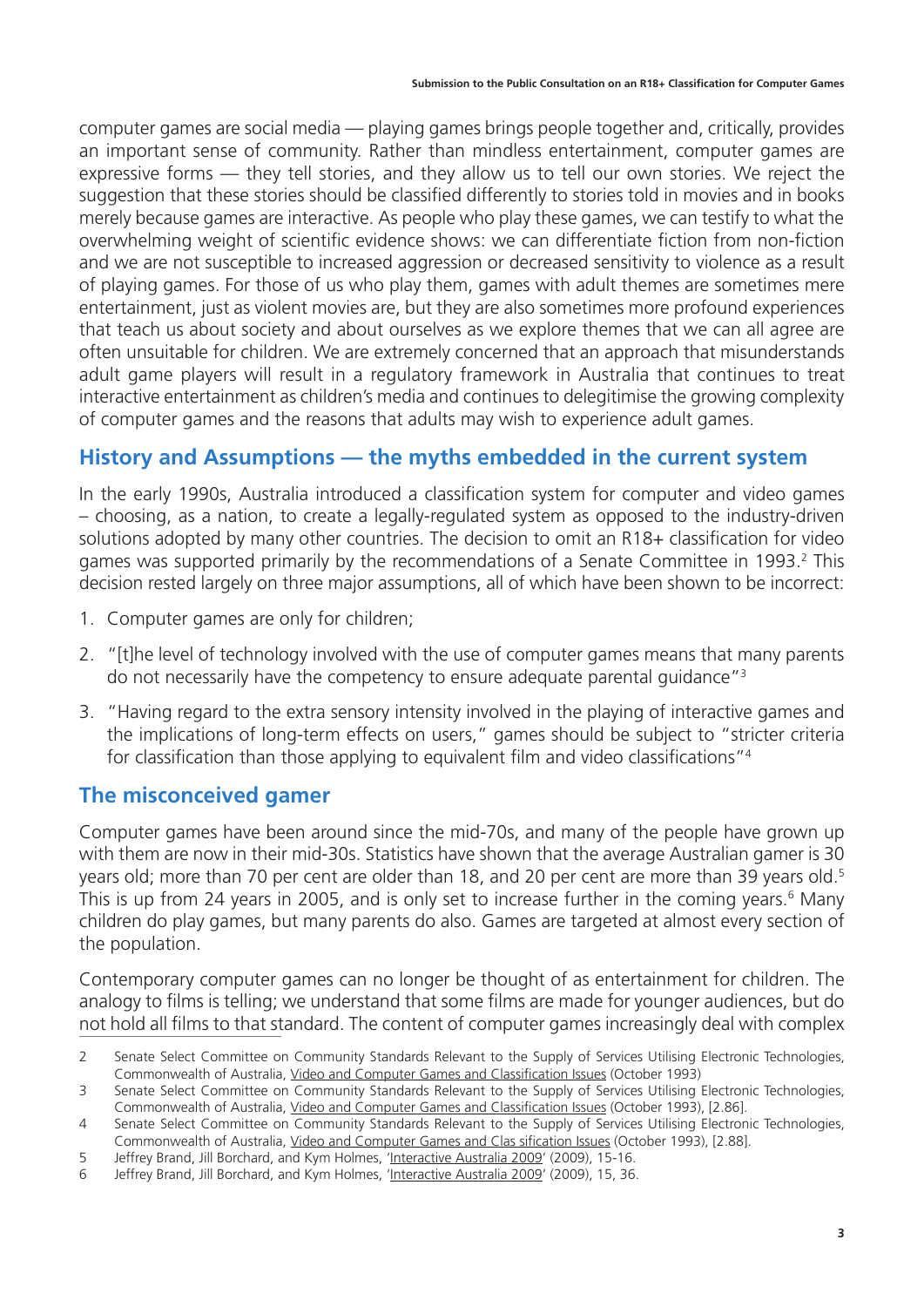adult themes and depictions of issues that are not suitable for children. The most visible of these are those with very high levels of gore and violence – games like Left 4 Dead 2 (RC); F.E.A.R and F.E.A.R 2 (MA15+; adult rating in EU, US, and NZ); Silent Hill: Homecoming (MA15+; adult rating in EU, US, and NZ) – which serve to provide either a realistic horror experience or the excessive sensational experience of a B grade horror movie. Like horror films, horror games are not to everyone's tastes (and many are certainly not suitable for children); there is no denying, however, that horror, as a genre, provides an extremely powerful experience that goes to the core of fiction in popular culture. From the excessive violence of Shakespeare's Titus Andronicus to contemporary examples like Cormac McCarthy's Blood Meridian, violence, mayhem, and horror form a central part of western culture. The appeal of such artistic forms is highly dependent on the viewer, but a number of themes emerge: the excess of violence can teach us the truth about the worst (and best) displays of humanity;<sup>7</sup> the material may be inherently entertaining in its excess,<sup>8</sup> or for the experiential thrill of the terror and visceral reactions it generates;<sup>9</sup> or the enjoyment may come from the triumph of overcoming adversity and the palpable relief that accompanies a successful resolution.<sup>10</sup> Whatever the appeal, it is apparent that extremely graphic stories have a place in contemporary Australian life. The goal of the NCS is not to change the media tastes of Australian adults, but to empower adults to make choices for themselves;<sup>11</sup> unless a radical departure from this goal is being considered, it is clear that violence and horror in video games fulfils the same legitimate role as violence and horror in literature and film and should not be banned simply because some people find it either distasteful or offensive.



In the context of video game violence, there is also a tendency to overlook the other adult themes that games express. The current generation of computer games continue to increase their complexity and subtlety about moral choices; the interactive nature of these experiences allow players to explore their morality and witness the effects of their actions. Most recently, Call of Duty: Modern Warfare 2 notoriously gave players the ability to experience the unnerving and potentially soul-destroying conflict that an undercover counter-terrorist operative would experience when

<sup>7</sup> See Felicity Collins, "Historical fiction and the allegorical truth of colonial violence in The Proposition" (2008) 14(1) Cultural Studies Review 55 (describing fiction as showing an "'irrefutable truth' of frontier violence as a 'fact' of Australian history"). 8 See Linda Williams, "Film Bodies: Gender, Genre, and Excess," (1991) 44(4) Film Quarterly 2-13.

<sup>9</sup> Ben Croshaw, Video game censorship and the art of horror, News.com.au, October 15, 2008 <http://www.news.com.

au/video-game-censorship-and-the-art-of-horror/story-0-1111117746862> (accessed 16 February 2010); Ron Tamborini & James Stiff, "Predictors of Horror Film Attendance and Appeal: An Analysis of the Audience for Frightening Films," (1987) 14(4) Communication Research 415-436 at 418-9 (discussing "the thrill that frightening films provide regardless of their resolution").

<sup>10</sup> See Glenn Sparks & Cheri Sparks, "Violence, Mayhem, and Horror," in Media entertainment (Dolf Zillmann & Peter Vorderer eds., 2000).

<sup>11</sup> National Classification Code 2005 (Cth), Clause 1 ("adults should be able to read, hear and see what they want").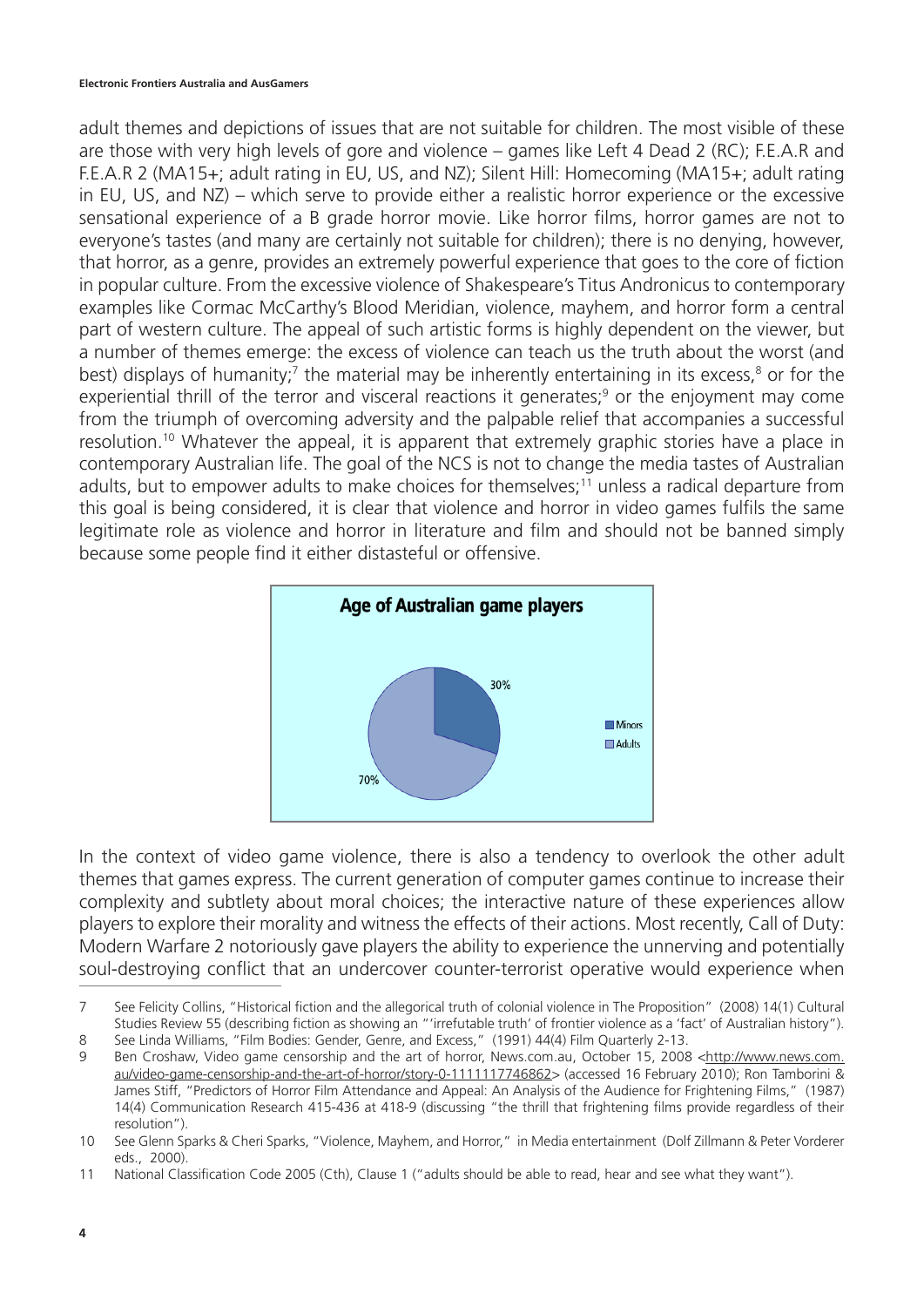embedded within a terrorist organisation. The interactivity allowed the game to show the complex plot of a story fraught with danger and moral dilemmas from several perspectives, which resulted in a critically acclaimed experience that challenges and confronts players emotionally and mentally at every stage. Other notable examples include the complexity of the Bioware role-playing games, which present the player with difficult moral choices to explore – moral choices which have real and significant effects on the way in which the story develops. The most recent examples from Bioware are Mass Effect 2, which deals with the atrocity of genocide and the motivations behind it, and Dragon Age: Origins, which explores the morality of good and evil in a much more subtle and complex way than many contemporary books and movies.

These games are entertainment forms, but they are also a fascinating study on morality and the consequences of our actions; as these games become more complex and are targeted at older audiences, the range of moral dilemmas they cover will also broaden. A more adult example comes in the form of the upcoming Heavy Rain:

Heavy Rain deals with parenthood, and the tragedies that keep parents up at night. In one heartbreaking scene, you sit next to your son and hope he says something to you. A schedule for his visit is pasted on the wall. Look at this scene in a certain way, and nothing happens. From another perspective, this is one of the most mature moments in modern gaming.<sup>12</sup>

The lack of an R18+ classification is a legacy of the initial misconception held in the early 1990's that computer games were only for children.13 As the complexity of computer games continues to develop and the audience continues to grow older, more games are likely to be banned in future; as this occurs, our lack of an R18+ rating will have an increasingly detrimental effect on the ability of Australian adults to engage with adult media.

### *The international discrepancy*

Australia is the only liberal democracy not to recognise the expressive potential of adult video games. The classification systems of comparable countries around the world – including the UK, Europe, USA and New Zealand – all include an adult rating for video games.

- United Kingdon: Until 2009, the British Board of Film Classification (BBFC) classified many computer games for sale in the United Kingdom. The BBFC included two ratings that were restricted to over-18s, the standard "18" and another, sex-based "Restricted 18" which is only to be stocked in licensed sex shops or shown in specially licensed cinemas. Computer games or other products that exceed the criteria for an 18 rating are rejected by the Board, and cannot be legally supplied anywhere in the UK. Only two games have ever been rejected by the BBFC, 1997's Carmageddon (a decision later overturned by the Video Appeals Committee), and Manhunt 2 ten years later (which was later edited and re-submitted for an 18 rating).
- Europe: In September 2009, the UK Department of Culture, Media and Sport officially adopted the Pan European Game Information (PEGI) system. The PEGI system is used throughout twenty-nine countries in Europe, where their ratings are legally enforceable in some countries (Finland, Netherlands, Norway, Poland and Spain), and used as guidelines in others. As an organisation, PEGI includes an 18 rating, which classifies games "suitable only for persons 18

<sup>12</sup> Ben Kuchera, Heavy Rain: why a great game may be destined to fail, Ars Technica, February 1, 2010 <http://arstechnica.com/ gaming/news/2010/02/heavy-rain-why-a-great-game-may-be-destined-to-fail.ars> (accessed 16 February 2010).

<sup>13</sup> Senate Select Committee on Community Standards Relevant to the Supply of Services Utilising Electronic Technologies, Commonwealth of Australia, Video and Computer Games and Classification Issues (October 1993).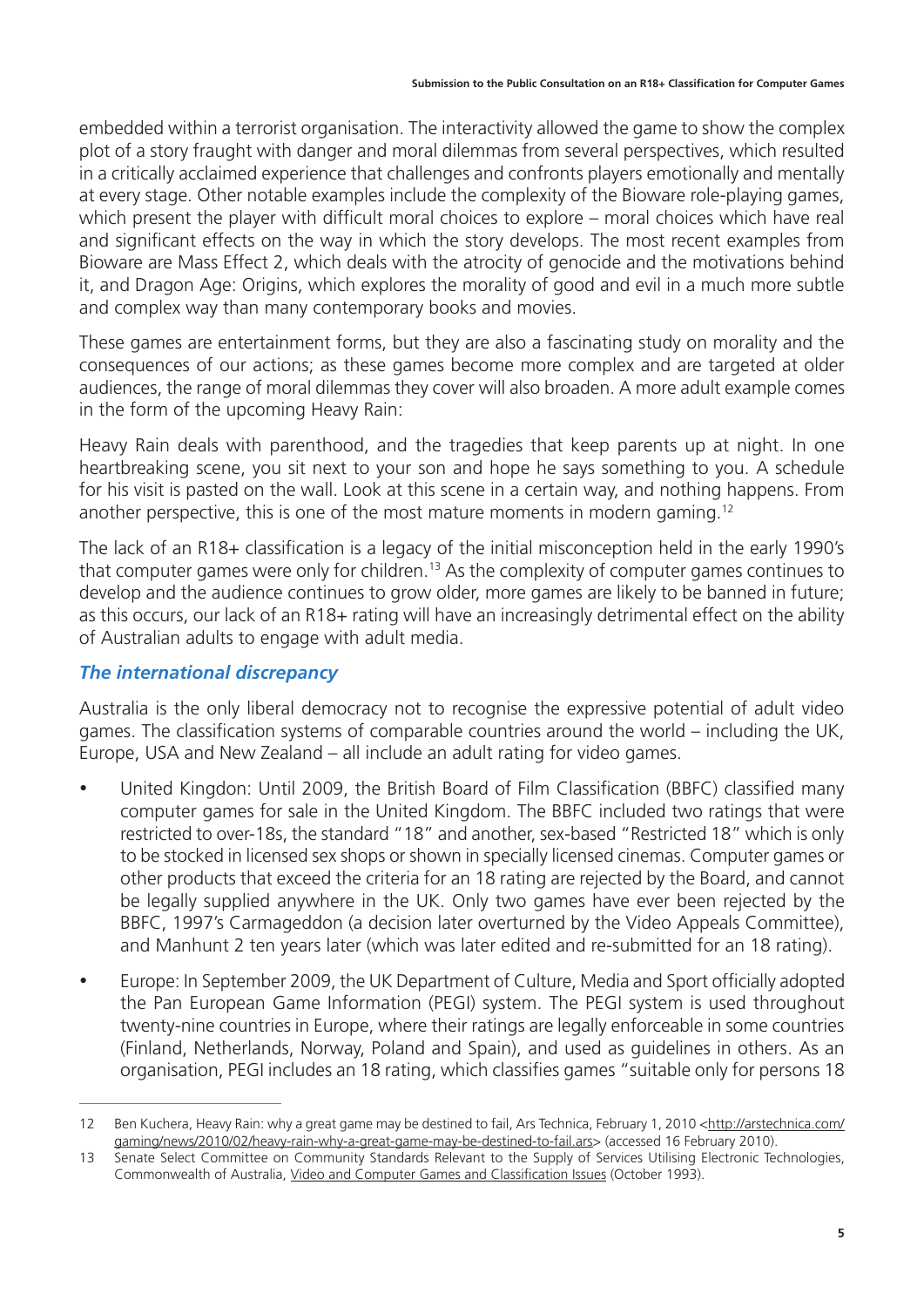years of age and older". These titles may include strong sexual content, explicit references to gambling, vulgar language (either spoken or in song lyrics), and graphic violence.

• North America: The United States and Canada use the Entertainment Software Rating Board (ESRB), a self-regulatory industry organisation to assign their age and content ratings. Game developers and publishers voluntarily submit their games for ratings, which range from Early Childhood (eC) up to Adults Only, which is legally restricted. The Mature rating (unsuitable for persons under 17 years of age) is not legally enforceable, but many retailers in North America (including Target, Best Buy, GameStop and Wal-Mart) have a policy of not selling games with this rating to anyone under age without parental presence and approval.

Similarly, many North American retailers in have refused to stock games which are rated Adults Only, and most of the major game console manufacturers (Microsoft, Nintendo and Sony) have strict policies restricting the release and sale of adults-only titles on their platforms. Perhaps because of this, game developers have been self-monitoring their titles, and only twenty-five products have been given an AO rating since 1994 (most of them for Windows or Apple computers).

New Zealand: The New Zealand Office of Film and Literature Classification (NZOLFC) features legally-restricted ratings of R13, R15, R16 and R18. However, computer games are technically exempt from classification unless the game is "likely to be restricted" if it were classified. The same classifications apply to both film and computer games: if a game is classified as R18 with the note "contains violence", the violence contained in that game is considered to be as strong as the violence in a DVD or film with the same rating and note. The NZOFLC may also ban computer games that exceed the R18 criteria, making it illegal to possess, supply or import the game.

Recognising that many people use ratings as a way of making informed choices, games on sale in New Zealand may feature ratings from overseas classification bodies such as the Australian Classification Board, PEGI or the ESRB. While these are not legally binding in New Zealand, they do provide consumers with more information about the game's content and whether or not it is suitable to play.

Around the world there are other classification offices which also feature adult ratings for video games:

Germany: Germany's USK (Entertainment Software Control) is perceived as being one of the strictest in the world – games that are seen to glorify war or violation of human rights, or which contain "brutal, moderately bloody" violence, are restricted to gamers over 18. If a game exceeds the USK 18 criteria, it will be sent to the Federal Verification Office for Child-Endangering Media (BPjM), who will rule whether or not it may be sold – on request – to persons showing proof of age over 18. Any game unrated by the USK may not be displayed or advertised in public, thus severely restricting the public's access to the title. In addition to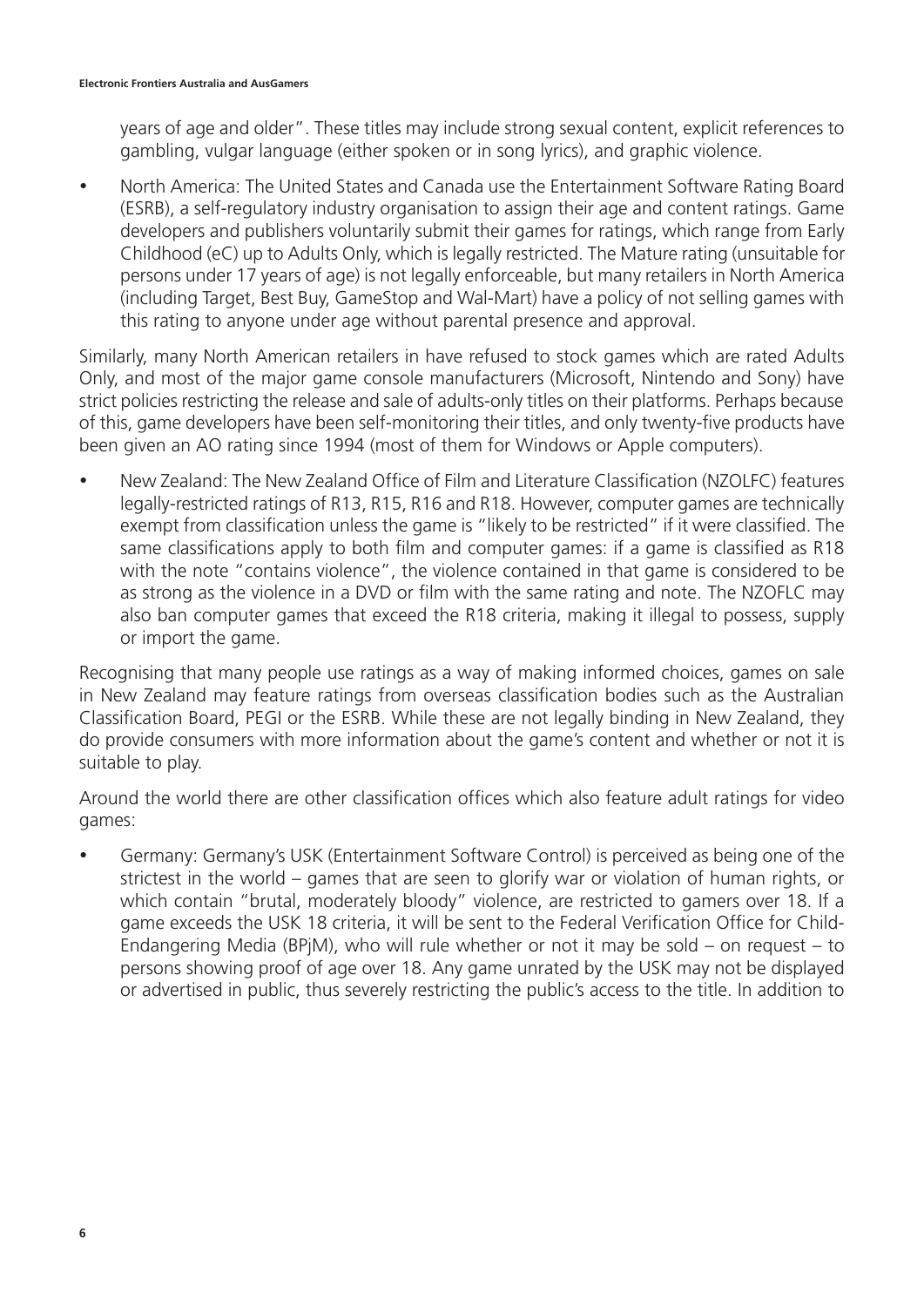this, while it is legal to sell unrated titles, various publishers (including Microsoft) have chosen not to sell any games that the USK has refused to classify, to avoid public backlash.

• Japan: Japan uses two organisations to classify computer game releases, depending on platform. Both include an 18+ rating, and many controversial titles that are said to be "Japanonly" are not legally available in that country.

PC games are classified by the Ethics Organisation of Computer Software (EOCS), formed by members of Japan's adult gaming industry. The organisation has been set up to promote a sense of "ethical responsibility" when it comes to the production and distribution of computer software, as well as the end user. EOCS also includes a restricted adults-only rating.

Console games are classified by Computer Entertainment Rating Organisation (CERO), which includes a restricted 18+ rating, "Z". If a game exceeds the criteria for a "Z" marking, the game is banned from Japanese consoles.

It is clear that Australia lags behind the rest of the world in its lack of an Adult rating for computer games. We strongly believe that Australian citizens deserve to be treated as responsible adults in their choices of interactive entertainment. We see little reason why Australia should not lead the way in empowering its citizens in making informed choices in this context, and are deeply saddened to instead see our classification system reflect policy informed primarily by fear and inaccuracy.

#### *The consequences: increased copyright infringement*

The widespread availability of uncensored computer games in other countries provides an incentive for Australian citizens to obtain unauthorised copies of games that are not available in Australian retail stores. The lack of an R18+ rating does not prevent Australians from accessing games – it often only prevents purchasing or hiring from Australian retailers. Australia's retail game industry already suffers from highly inflated prices compared to international markets; the limited availability of adult games further damages this market. Apart from increased rates of copyright infringement, the lack of an R18+ rating also leads to increased imports from international retailers, as Australians are able to readily purchase games that are refused classification through digital distribution or internet based retailers.

History has shown the general rule that unnecessarily harsh restrictions (particularly prohibition) consistently lead to under-ground or 'black market' approaches without the safeguards that effective, reasonable government regulation can provide. In many cases, these gamers would prefer to purchase their games locally, supporting the domestic economy, but are prevented from doing so. If an adult R18+ rating were introduced, many of these gamers would buy their titles from Australian retailers rather than illegally downloading a copy or ordering from overseas. Not only would this provide an economic benefit to Australian retailers, but it would provide a better, safe environment for consumer transactions and ensure that the Australian classification system remains relevant in empowering Australians to make informed choices about their choice of interactive entertainment.

### *The consequences: limited freedom of expression and a stifling regulatory framework*

The lack of an adult rating has a significant limiting effect on the freedom of developers – particularly independent developers – to express themselves and create complex adult stories. In recent years,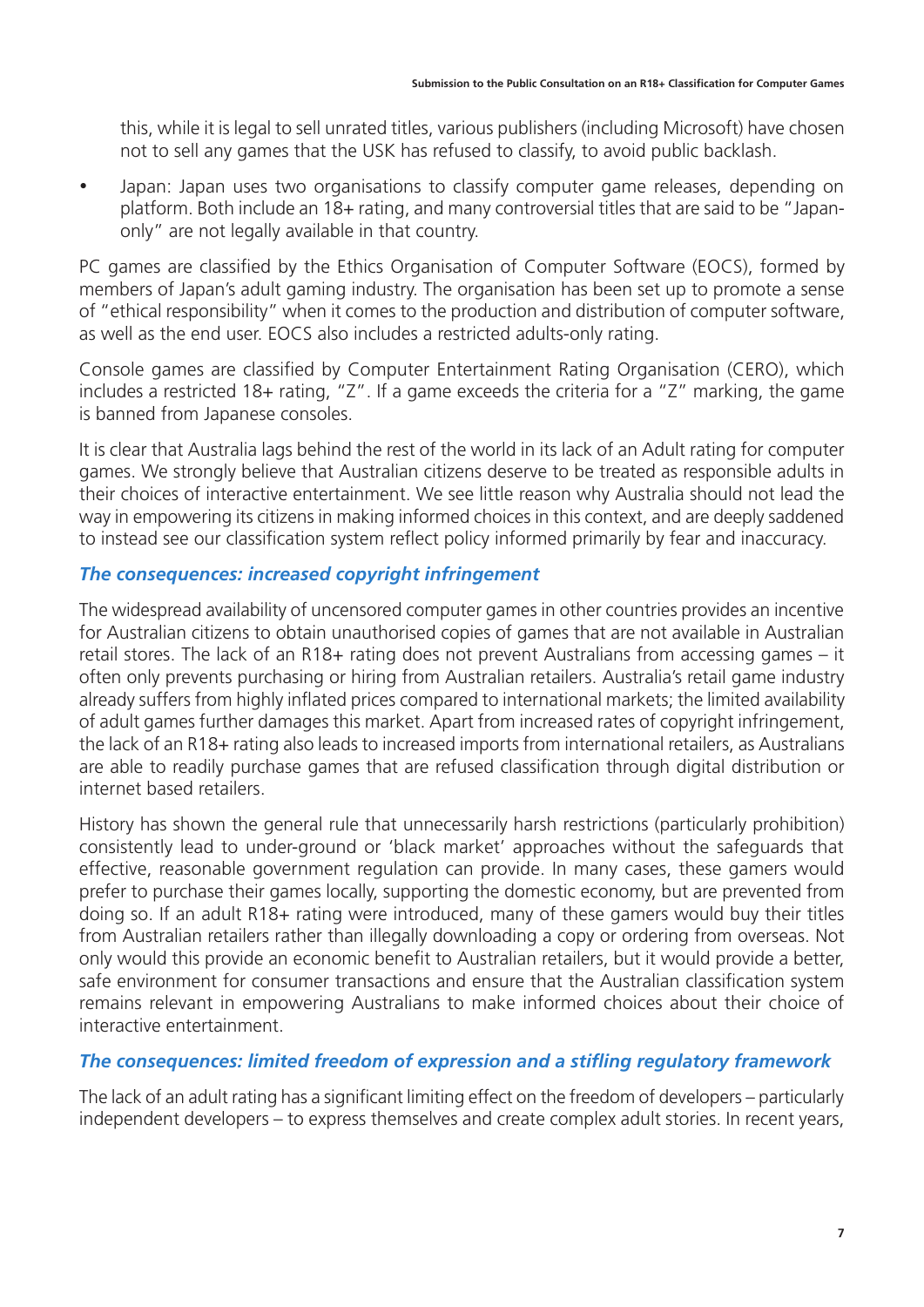#### **Electronic Frontiers Australia and AusGamers**

computer games have become more sophisticated (in terms of graphics and technologies as well as storyline) to the point where the medium is now widely accepted as one of the most exciting forms of art and entertainment. Currently, however, the lack of an R18+ rating means that developers are not able to sell or advertise interactive media aimed at adults. Queensland goes so far as to criminalise the development of a game that is RC or "unsuitable for a minor to play",<sup>14</sup> and Western Australia prohibits all possession of games that "would, if classified, be classified RC".<sup>15</sup> These restrictions are surprisingly out of place in a western liberal democracy; in no other art or entertainment form do we consider limiting creative expression to that which is suitable for a minor. Australia's lack of an adult rating has a very real limiting effect on the ability of Australian adults to express themselves, and no reasonable justification exists for this continued irregular censorship.

The disparity in Australian censorship laws is much more pronounced because of the untenable distinction between interactive and non-interactive entertainment. Films are now being released with immersive 3D graphics, and DVD and Blu-Ray discs increasingly contain interactive software programs. The current lines of entertainment devices mean that games and films may be played on the same equipment – even on the same disc – and the line is increasingly blurring between the two media.

It is common now for entertainment titles to be released in several formats – as films, games, television series, and books, sometimes simultaneously. As film-makers continue to take advantage of the growing interactivity in entertainment, we expect that some developers will seek to include a computer game based on the film with the film's DVD or Blu-Ray release. The National Classification Scheme currently provides the Classification Board with the power to choose whether the final release is a "film" or a "game". If the Board chooses to classify it as a film, the game can be released and played in Australia under an R18+ rating. If the Board decides the final release is a game, the "high impact" violence breaches the MA15+ criteria, meaning the entire work is Refused Classification, and is not able to be legally distributed in Australia.

This disparity and uncertainty in Australian law is undesirable. It leads to regulatory risk for Australia's burgeoning game development industry,<sup>16</sup> and unacceptably limits the freedom of expression of Australian artists and developers. The inconsistency in the classification system seems to be founded on incorrect assumptions about the expressive nature and effect of computer games. We argue strongly that, fifteen years after the introduction of the NCS, it is now time to reconcile these inconsistencies and allow Australian adults to create and play interactive experiences that deal with complex adult themes.

### **Australian parents are responsible parents**

Electronic games have been a form of personal entertainment for the better part of 40 years. Over the years, the computer games market has adapted and evolved to accommodate a huge increase in demand and game sophistication. Accordingly to the Interactive Australia/Bond University 2009 report, nearly 90% of Australian households now have a device for playing interactive computer

<sup>14</sup> Classification of Computer Games and Images Act 1995 (QLD) s 27.

<sup>15</sup> Classification (Publications, Films and Computer Games) Enforcement Act 1996 (WA) s 89.

<sup>16</sup> iGEA, 'Games Sales Resilient in 2009 Despite Tough Economic Climate' (19 January 2010) <http://www.igea.net/2010/01/ games-sales-resilient-in-2009-despite-tough-economic-climate/> (reporting that the Australian game industry achieved record sales of \$2bn in 2009).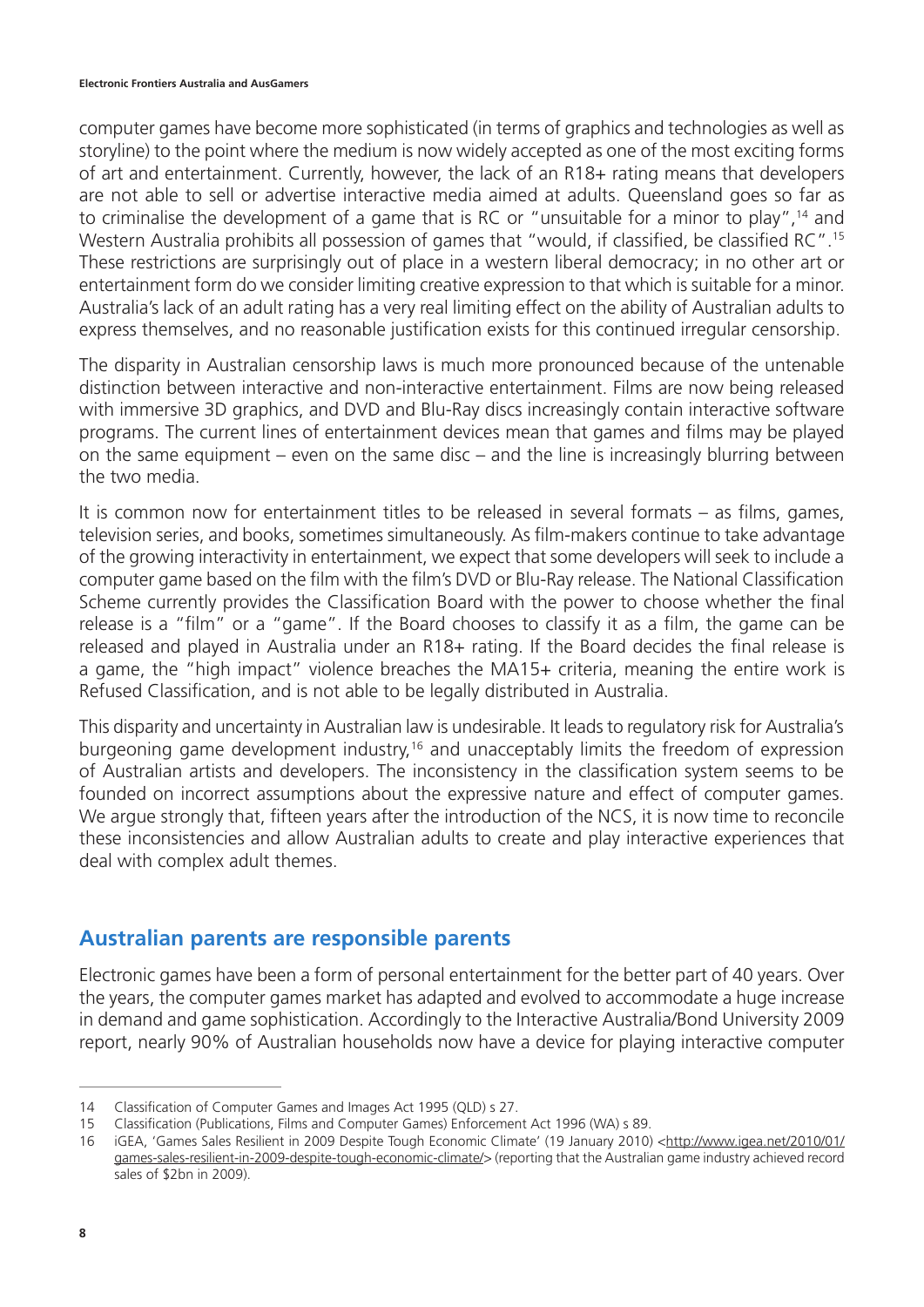games.17 Further, 80% of parents surveyed for this report said that they choose to play computer games with their children; over two-thirds of parents agreed that gaming was a good way to spend time with their children.<sup>18</sup>

In the debate about the introduction of an R18+ classification for games, we have heard a number of concerns expressed about the availability of adult games in a market that appeals to children. These concerns generally seem to focus on the fact that children – particularly older children – have a degree of autonomy in their entertainment habits and choices. There is an idea that children understand this game space, whereas their parents do not. The concern, therefore, is that parents may be unable to recognise and monitor when their children have gained access – whether intentionally or unwittingly – to adult content before the children have been exposed to the content (or in other words, before the damage has been done).

In this submission, we argue that these concerns can be better addressed by an R18+ classification for games rather than the current scheme. This is because the R18+ mark is a clear and certain sign to parents of the content included in a game, and a much stronger sign than the MA15+ rating, which as we will show, is currently applied to a number of games that are classified "adult only" elsewhere in the world. Australian parents are responsible parents who supervise their children and seek to make informed choices about their children's entertainment. An R18+ classification will better empower parents to make these choices and be confident in their choices and in the National Classification Scheme.

### *Purchasing games*

The introduction of a R18+ rating for games would provide clear guidelines for retailers and largely ensure that games inappropriate for children are not sold or hired directly to children. It would also greatly assist parents in their game purchasing decisions. According to videogamefacts.com. au, an online resource created by Microsoft to help families make informed choices about video gaming, 4 in 5 Australian parents are influenced by the Classification Board's ratings when buying video games for their children. However, the Interactive Australia 2009 report found that nearly two-thirds (63%) of adults surveyed were unaware that Australia does not have an R18+ rating for games.<sup>19</sup> The impact of this finding is significant. If parents are guided by the classification they see on a video game cover, and yet are unaware that there is not a stronger classification applied to games than MA15+, they may invest in games for their children that actually contain stronger and more violent content than the parent would expect to be included in an MA15+ game or with which the parent is comfortable. In fact, the Interactive Australia 2009 report includes comments from parents such as, "If I knew that [there was no adult rating] I wouldn't think MA15+ was for my 15-year-old".<sup>20</sup>

The risk of MA15+ games being more violent than parents anticipate is legitimate, particularly when coupled with the knowledge that a number of games that are classified MA15+ in Australia have in fact been classified as "adults only" in other jurisdictions in the world. Our findings indicate that this is not an uncommon occurrence. By reviewing classification ratings made in Europe, America and New Zealand (all of which have an R18+ classification or equivalent), it is revealed that more than half of Australia's MA15+ games currently on sale are considered globally as being unsuitable for minors, being recommended or restricted to 17 or 18 years and over in other

<sup>17</sup> Jeffrey Brand, Jill Borchard, and Kym Holmes, 'Interactive Australia 2009' (2009), 9.

<sup>18</sup> Jeffrey Brand, Jill Borchard, and Kym Holmes, 'Interactive Australia 2009' (2009), 38.

<sup>19</sup> Jeffrey Brand, Jill Borchard, and Kym Holmes, 'Interactive Australia 2009' (2009), 42, 46.

<sup>20</sup> Jeffrey Brand, Jill Borchard, and Kym Holmes, 'Interactive Australia 2009' (2009), 42.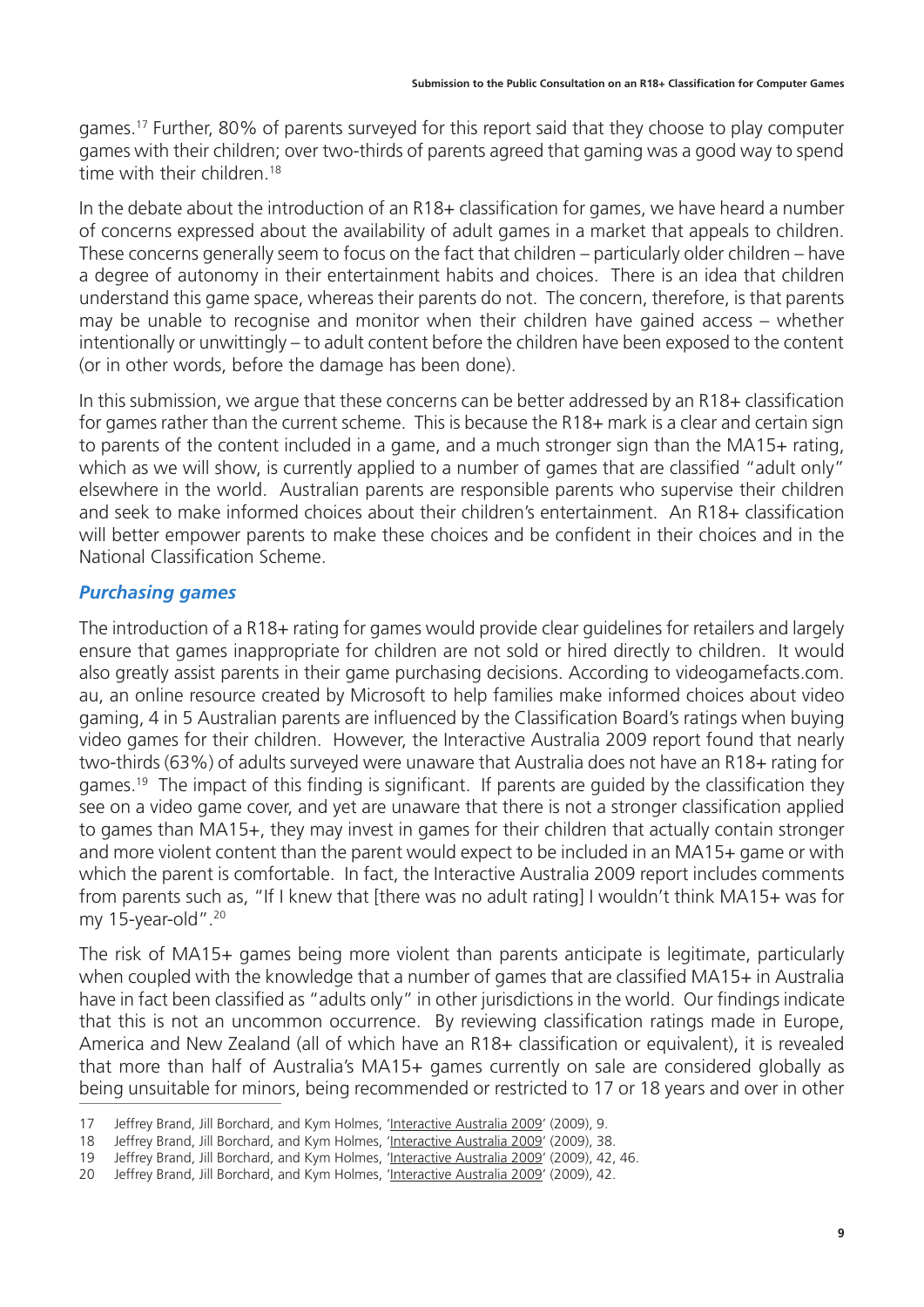jurisdictions. The table in Appendix 1 sets out the classifications of various games in a number of jurisdictions around the world, and demonstrates the discrepancy between Australia's classification system for games and those elsewhere.

Australian parents are familiar and comfortable with the Australian classification system as it applies to film,<sup>21</sup> and it is reasonable for them to assume that the system is consistent across films and computer games. To the extent that any parents experience confusion when purchasing a game about whether the game is suitable for their child, we believe that this confusion can be traced to the inconsistencies between the classification schemes for films and games and between the classification schemes in Australia and elsewhere. Introducing an R18+ classification for video games would provide parents and adults with the information they need to make informed decisions and would provide a complete range of classifications for both consumers and retailers to make responsible computer game purchases and sales.



#### *Parental supervision*

We believe that Australian parents are responsible parents who take proper care and consideration in supervising their children's activities. In the Interactive Australia 2009 report, the overwhelming majority of parents surveyed (92%) stated that they keep a close eye on the games being played in their household, with 78% stating that an adult is present when games are purchased for their children<sup>22</sup>

For this reason, we believe that concerns that allowing R18+ games into Australia will expose more children to more unsuitable content are, for the most part, unfounded. We already expect parents to be responsible for their children's film viewing habits, and Australian parents have lived up to this responsibility. Introducing an R18+ category for games will no more expose minors to unsuitable content than the existence of an R18+ category for films does. If anything, its introduction will simply serve to take the pressure off parents by providing them with an unambiguous restricted

<sup>21</sup> In part because of the educational campaigns run by the Australian Government about the National Classification Scheme for films.

<sup>22</sup> Jeffrey Brand, Jill Borchard, and Kym Holmes, 'Interactive Australia 2009' (2009), 44-6.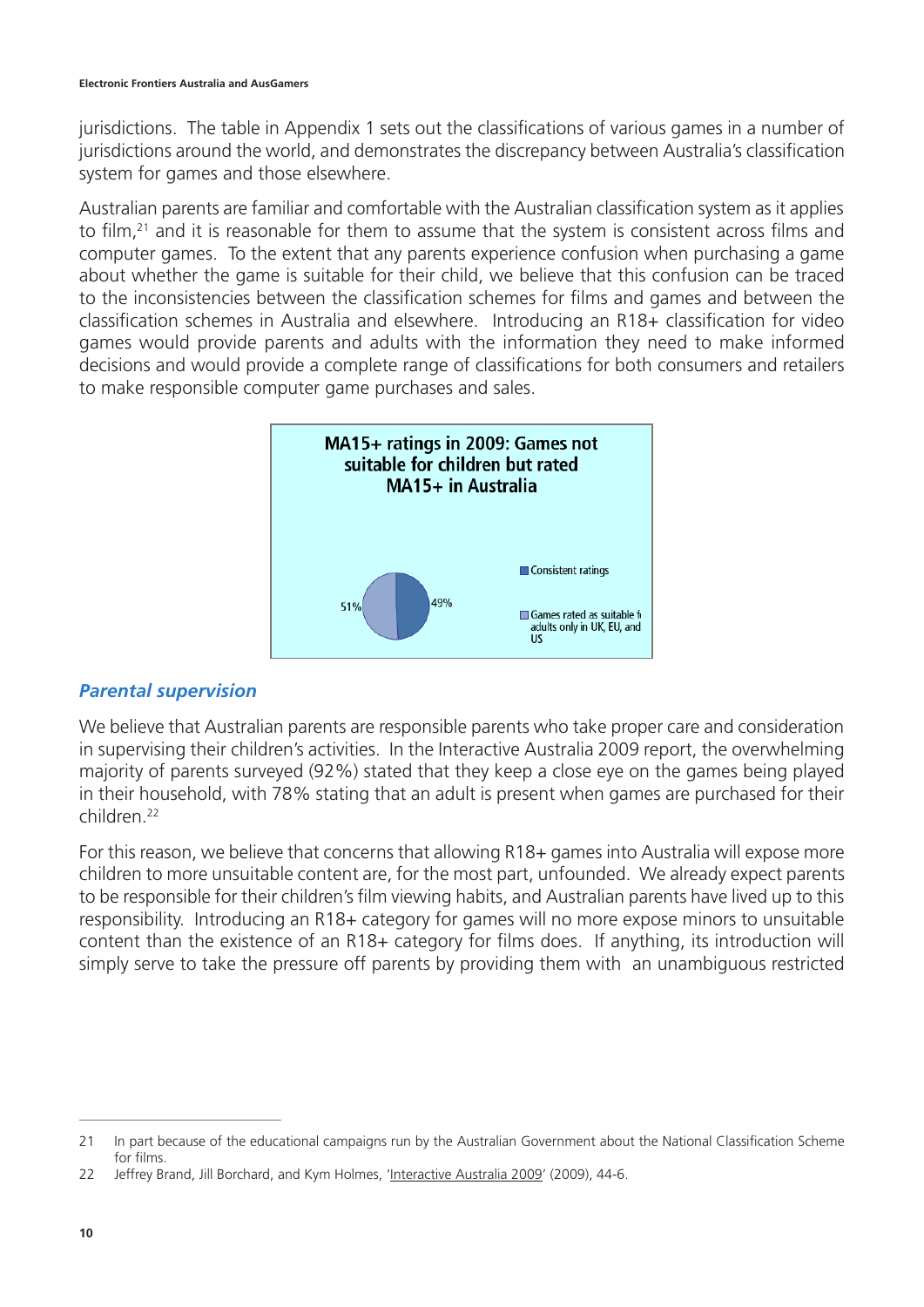category with which they can be certain, and by better enabling them to control the games that enter their house at purchase-point.

### *Parental "locks"*

It is well understood that parents cannot be physically present to supervise their children's gameplaying at all times. However, the current range of game consoles provide easy and effective 'locks' to regulate the content that can be accessed when a parent is not present.

There are two apparent risks that may arise where a parent is physically absent. The first is that a child may somehow gain access to an adult game and bring this into the house to play without his or her parents' knowledge. While this is not a possibility that can be prevented absolutely, as argued above the introduction of a clearly demarcated R18+ classification for games will only make it more difficult for children to gain access to adult games in the first place, largely because tighter restrictions will be placed on those buying and selling R18+ games. The second risk that may arise is that where a household includes a number of game-players of varying ages, there may be both adult and children's games present in the house and a child may seek to play one of the adult game-player's games while that adult is absent. Fortunately, there exist technical measures that parents can employ to ensure that their children cannot play adult games on the family console when an adult is not present, in either of the situations identified here.

Each of the current major computer game consoles feature a "parental lock" or "family setting" which enable parents to determine the level of content that can be played even when they are not present. Using a password or PIN, parents can choose the highest classification permitted for that console, effectively restricting the console to games rated PG or lower, or – at its most extreme – only those rated G. This functionality is currently available for the Sony PlayStation 2



and PlayStation 3, Microsoft Xbox 360 and Nintendo Wii, as well as the Sony PlayStation Portable and Nintendo DSi. The Apple iPhone and iPod Touch, while not as sturdy a gaming platform as the others, also include parental controls to restrict the type of content that may be played. These are the platforms that most games are currently being developed for, so it is expected that any games introduced into Australia under the new R18+ rating will be able to be restricted by the parental control systems currently in place on these devices. In 2009, a Newspoll study commissioned by the Interactive Games and Entertainment Association (iGEA) demonstrated that 79% of parents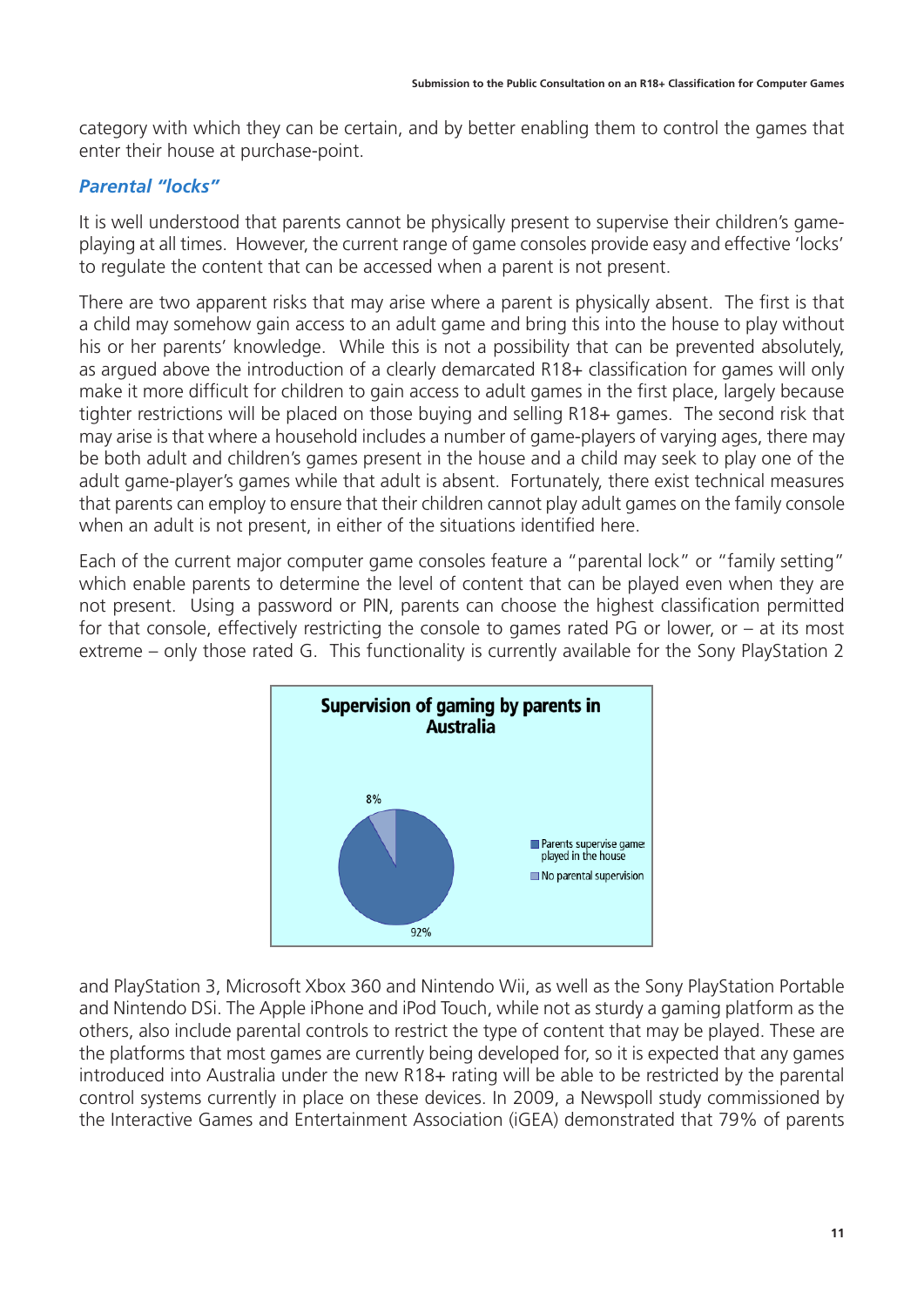would use these parental locks on their consoles, restricting access based on classification as well as setting time limits for their children's gaming.23

Concerns have been raised that because of the technologically savvy nature of the younger generation, children may be able to bypass these parental locks. However, these systems are locked (and accessed) with the assistance of a password or PIN. As long as parents have chosen their password or PIN with care, there is no reason to think that children could access the system simply because they are "technologically savvy". If parents are unaware of their ability to lock gaming consoles, the best government response would be educational, rather than restricting the availability of adult games.

#### *Conclusion: A clearer classification mark is safer*

In conclusion, we argue that Australian parents are responsible parents who, with the right guidance, can effectively manage their children's game-playing habits and limit their children's exposure to adult content. An R18+ classification for games will assist parents in this endeavour, by providing them with certainty about their choices in selecting games and empowering them to take an active role in communicating with their children about why a particular game is or is not appropriate for them.

### **There is no causal link between the interactivity of video games and aggressive behaviour**

In some areas of media and society, allegations have been made that the interactivity of games (particularly violent games) has the potential to cause or increase aggressive behaviour in children. However, an evidence-based approach to this issue suggests the contrary. When research is collated, it is found that not only does the interactivity of video games have no overall effect on behaviour, but that video games have less influence on behavioural change than film or television. In fact, the research shows that in some cases playing video games has a positive effect on cognitive ability.<sup>24</sup> The consistent focus of media and government attention on video games leads unacceptably to a reduction in sensitivity and response to the important factors – such as depression – that do contribute to youth violence.<sup>25</sup>

At every stage since the introduction of the National Classification Scheme in 1995, reviews of the scheme have supported the introduction of an R18+ rating for computer games. The 1994 report by Dr Kevin Durkin found no causal link between playing computer games and aggression.<sup>26</sup> The 1999 report by Dr Durkin and Kate Aisbett once again found that "there is no evidence to support fears that computer game play contributes substantially to aggression in the community"<sup>27</sup> and recommended that an R classification be introduced due to the lack of such a link and the aging demographic of game players.28 In 2001, an independent study entitled 'The effects of violent video

<sup>23</sup> See IGEA, 'Parents all thumbs when it comes to gaming controls' (07 December 2009) <http://www.igea.net/2009/12/ parents-all-thumbs-when-it-comes-to-gaming-controls/>.

<sup>24</sup> Christopher Ferguson, 'The Good, The Bad and the Ugly: A Meta-analytic Review of Positive and Negative Effects of Violent Video Games' (2007) Psychiatr Q 78: 309-316, 314.

<sup>25</sup> See Christopher Ferguson, Claudia San Miguel, and Richard Hartley, 'Violent Video Games, Carharisi Seeking, Bullying, and Delinquency: A Multivariate Analysis of Effects' (2009) Journal of Paediatrics <http://www.tamiu.edu/~cferguson/LYOJPed. pdf>.

<sup>26</sup> Kevin Durkin, 'Computer Games: their effects on young people: a review' (1995), 42-3.

<sup>27</sup> Kevin Durkin and Kate Aisbett, 'Computer games and Australians Today' (1999), 124.

<sup>28</sup> Kevin Durkin and Kate Aisbett, 'Computer games and Australians Today' (1999), 126-7.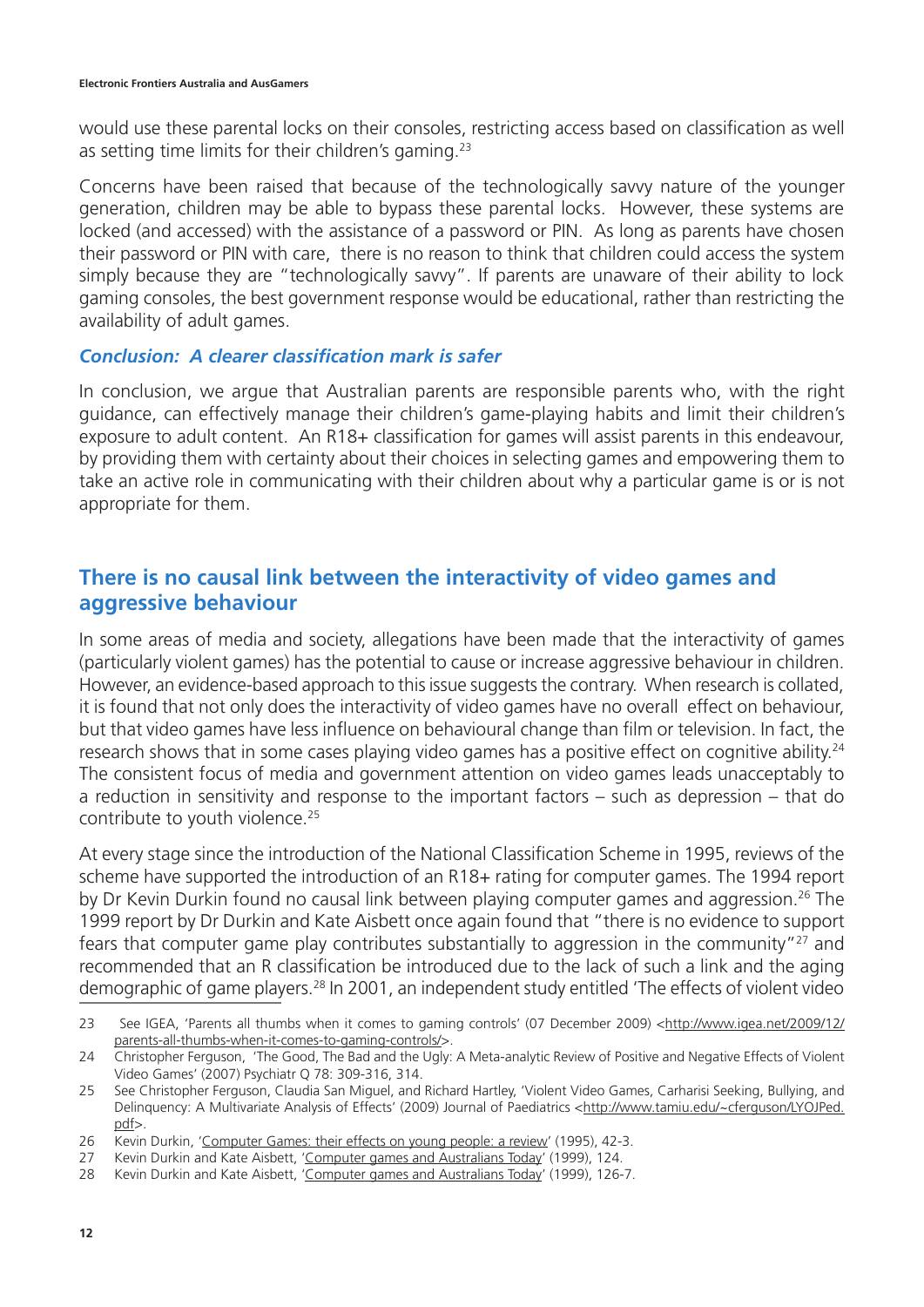games on aggression: a meta-analysis' cumulated findings across existing research on the effects of violent video games to discern important trends in resulting behaviour.<sup>29</sup> The study concluded that violent video games have a lesser effect on aggression than television violence has. Similarly, 'The Good, The Bad and the Ugly: A Meta-analytic Review of Positive and Negative Effects of Violent Video Games' (2007) concluded that not only was there no evidence to support the contention that violent video game playing leads to aggressive behaviour, but also that players of violent video games often developed higher visuospatial cognition (spacial awareness).<sup>30</sup>

A 2002 public consultation conducted by Dr Jeffrey Brand recommended the introduction of an R 18+ classification for games in Australia.<sup>31</sup> Dr Brand's 2003 comparative analysis of international rating systems 'urgently' recommended more study and the harmonisation of Australian laws with international standards.<sup>32</sup> Most recently, research by Dr Brand, Jill Borchard, and Kym Holmes commissioned by the Interactive Entertainment Association of Australia in 2009 shows that parents take an active role in supervising the games that their children are exposed to, and showed an overwhelming level of support for the introduction of an R18+ rating for computer games.<sup>33</sup>

The Australian Classification Guidelines already provide a means by which any increased impact due to interactivity can be taken into account in the classification of a computer game. Because the Classification Board has the power to take interactivity into account in assessing a game's rating, there is no need to further limit the categories of classification on this ground. The introduction of an R18+ classification for games will still allow the Australian Classification Board the freedom to refuse games which are considered abhorrent in nature or go further than what is permitted under the R18+ classification.

The current government prides itself on an evidence-based approach to policy. The evidence is clear that there is no reason for the NCS to impose different classification categories for films and computer games and that there is no reason for the disparity between the NCS and international classification standards that recognise an adult rating for computer games. Furthermore, the evidence strongly supports the introduction of an R18+ rating in order to empower adults and parents and to cater to the desire of adult gamers to play games with adult themes.

<sup>29</sup> John Sherry, The effects of violent video games on aggression: a meta-analysis (2001)

<sup>30</sup> Christopher John Ferguson, 'The Good, The Bad and the Ugly: A Meta-analytic Review of Positive and Negative Effects of Violent Video Games' (2007) Psychiatr Q 78: 309-316, 314.

<sup>31</sup> Jeffrey Brand, 'A Review of the Classification Guidelines for Films and Computer Games', Bond University Centre for New Media Research and Education (2002), 32.

<sup>32</sup> Jeffrey Brand, 'A Comparative Analysis of Ratings, Classification and Censorship in Selected Countries around the World ' (2003), 20.

<sup>33</sup> Jeffrey Brand, Jill Borchard, and Kym Holmes, 'Interactive Australia 2009' (2009), 42-6.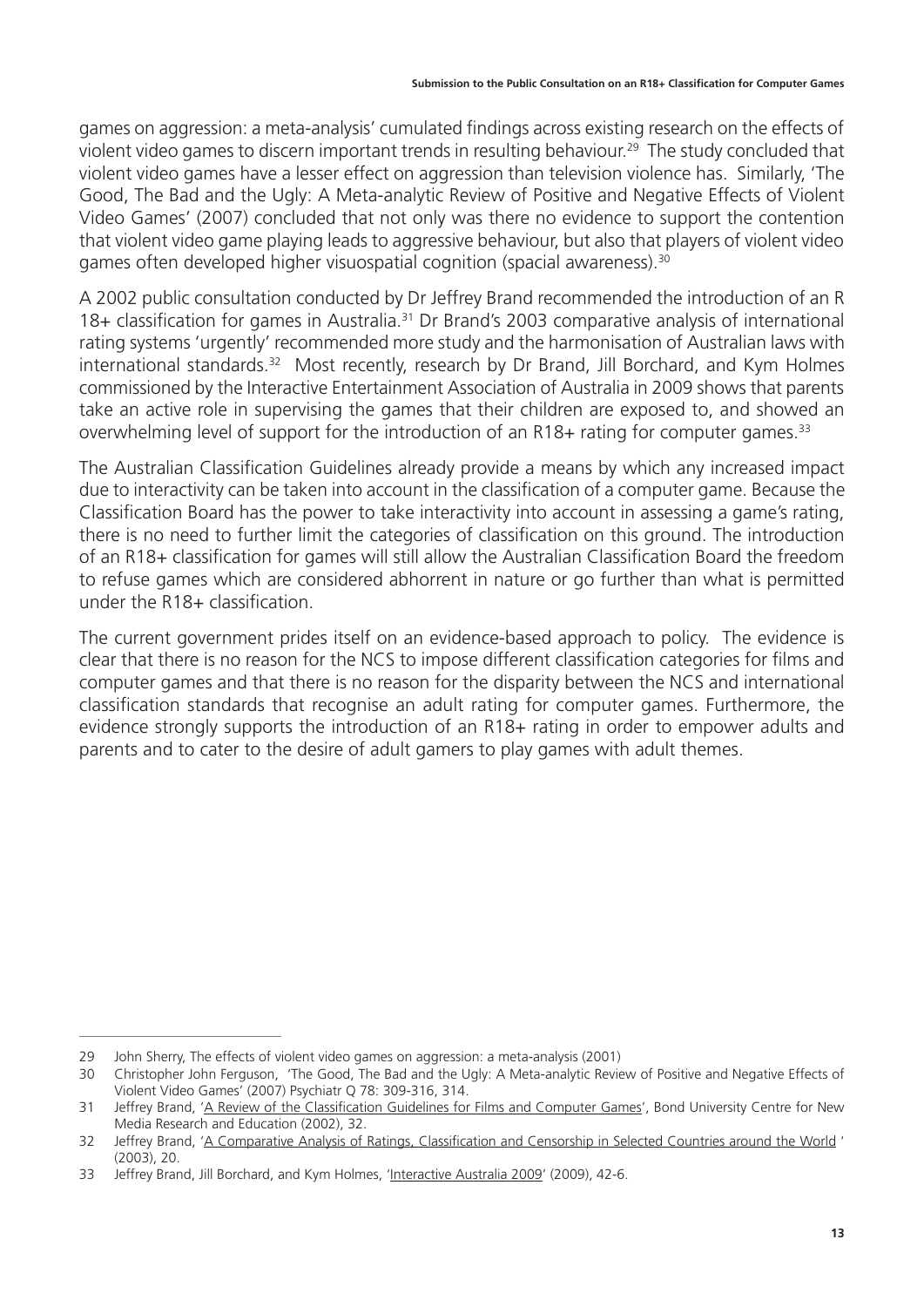## **Conclusion**

The national classification code clearly sets out the objectives of classification in Australia:

- (a) adults should be able to read, hear and see what they want;
- (b) minors should be protected from material likely to harm or disturb them;
- (c) everyone should be protected from exposure to unsolicited material that they find offensive;
- (d) the need to take account of community concerns about:
	- iv) depictions that condone or incite violence, particularly sexual violence; and
	- v) the portrayal of persons in a demeaning manner. $34$

We believe that the introduction of an R18+ rating for computer games is supported by each of these four objectives. The first provides the critical over-arching framework for classification in Australia: adults should have the right to determine which games they wish to play. The NCS currently requires that films be refused classification where they depict sufficiently abhorrent phenomena, contain child sexual abuse material, or promote, incite, or instruct in matters of crime or violence. Such material would continue to be refused classification if an R18+ rating were introduced for computer games. For all other material, there is no justification why a distinction should be drawn between games and films, and Australian adults should have the ability to play adult games just as they have the ability to watch adult films should they choose to.

The second and third objectives, that minors be protected from material that is likely to disturb them and that everyone should be protected from unsolicited exposure to potentially offensive material, are related. Both of these goals are better served by introducing an R18+ rating than under the current system. Introducing an R18+ rating will send a clear message to parents that a particular game is likely to be unsuitable for their minor children. A clear R18+ rating empowers adults and parents to make appropriate decisions for themselves and for the children for whom they are responsible. The disparity between computer game ratings and ratings for films adds unnecessary confusion to the system and fails to clearly inform Australians about the content of games that they buy or hire. Furthermore, the disparity between Australia and international ratings systems currently indicates international consensus that a high proportion of games rated MA15+ in Australia should actually be rated as suitable for adults only. For all of these reasons, introducing an R18+ rating would be more likely to protect children and more likely to empower adults than the current system.

Finally, the NCS requires that classification take into account community concerns. We argue strongly that the vocal minority that oppose the introduction of an R18+ rating are not representative of Australian society. Australian society is generally tolerant of the rights of adults to choose to view or experience material that particular persons may find offensive; furthermore, many Australian adults enjoy playing games that are not suitable for children. The recent Interactive Australia 2009 report shows that 91% of Australian adults support the introduction of an R18+ classification.<sup>35</sup> To assume that the vocal minority that opposes the introduction of an R18+ rating for games is representative of community standards does a great disservice to the Australian community, the overwhelming majority of whom are not supportive of overly restrictive government limits on the content of media.

<sup>34</sup> National Classification Code 2005 (Cth)

<sup>35</sup> Jeffrey Brand, Jill Borchard, and Kym Holmes, 'Interactive Australia 2009' (2009), 46.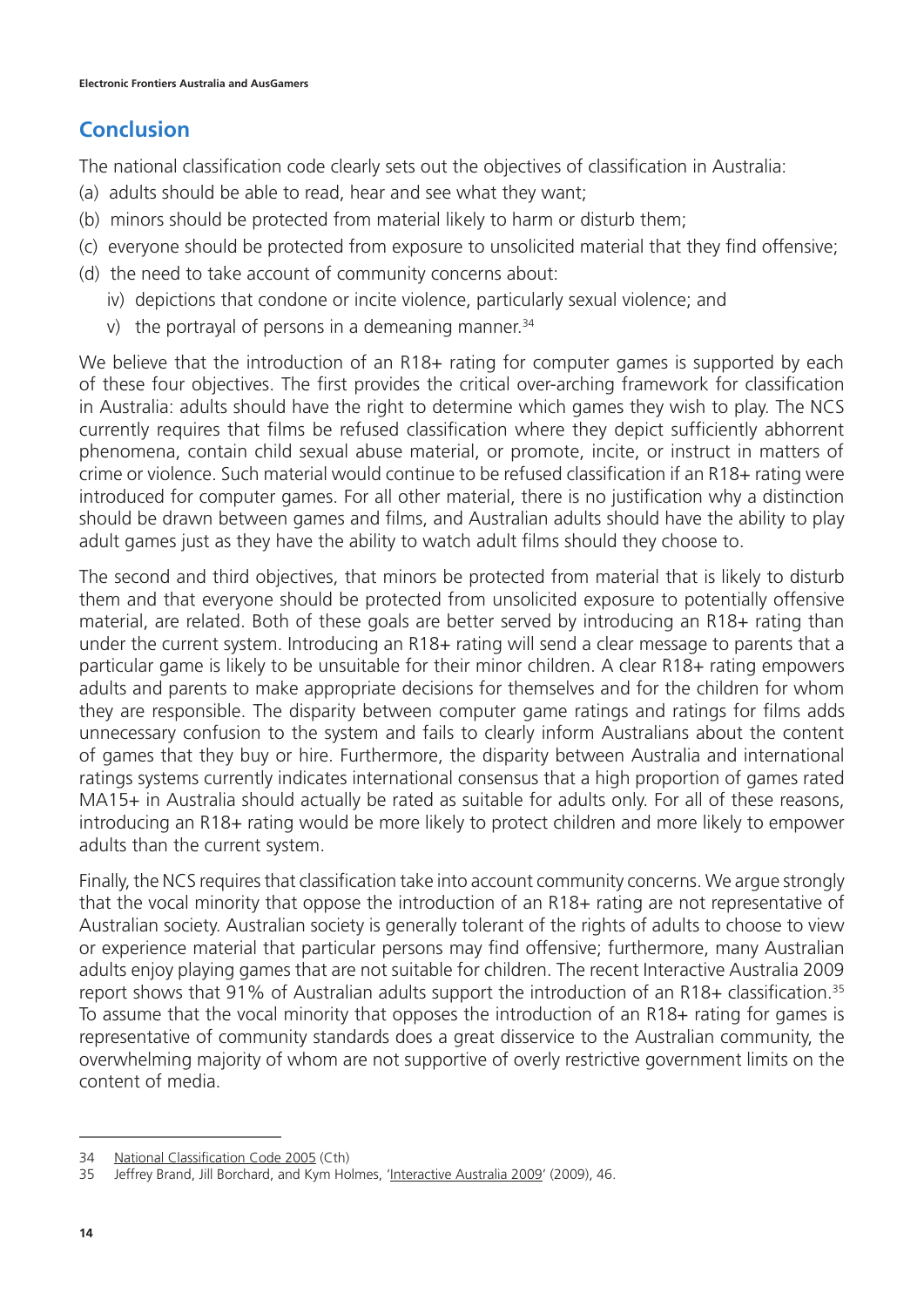#### *APPENDIX*

*Table of Information Comparing Australian and Overseas Classification* 

| <b>Title</b>                                | <b>Date</b> | CB        | <b>ESRB</b>   | <b>BBFC</b>    | <b>PEGI</b> | <b>NZ OFLC</b>  |
|---------------------------------------------|-------------|-----------|---------------|----------------|-------------|-----------------|
|                                             |             | Rating    | <b>Rating</b> | <b>Rating</b>  | Rating      | Rating          |
| Afro Samurai                                | 5/01/2009   | $MA15+$   | <b>MATURE</b> | 18             | 18          | R <sub>16</sub> |
| Silent Hill: Homecoming                     | 5/01/2009   | $MA15+$   | <b>MATURE</b> | 18             | 18          | R <sub>18</sub> |
| The Godfather 2                             | 13/01/2009  | $MA15+$   | <b>MATURE</b> | 18             | 18          | <b>R18</b>      |
| Grand Theft Auto: Chinatown Wars            | 14/01/2009  | $MA15+$   | <b>MATURE</b> | 18             | 18          | R <sub>16</sub> |
| MadWorld                                    | 16/01/2009  | $MA15+$   | <b>MATURE</b> | 18             | 18          | R <sub>18</sub> |
| HEI\$T                                      | 19/01/2009  | $MA15+$   | <b>MATURE</b> | N/A            | 18          | R <sub>16</sub> |
| Resistance: Retribution                     | 19/01/2009  | $MA15+$   | <b>MATURE</b> | 18             | 16          | R <sub>13</sub> |
| Grand Theft Auto IV: The Lost And Damned    | 30/01/2009  | $MA15+$   | <b>MATURE</b> | 18             | 18          | R <sub>18</sub> |
| Wanted: Weapons Of Fate                     | 2/02/2009   | $MA15+$   | <b>MATURE</b> | 18             | 18          | R <sub>16</sub> |
| X-Men Origins: Wolverine                    | 13/02/2009  | $MA15+$   | <b>MATURE</b> | 18             | 18          | R <sub>18</sub> |
| Leisure Suit Larry: Box Office Bust         | 18/02/2009  | $MA15+$   | <b>MATURE</b> | 18             | 16          | R <sub>18</sub> |
| Company Of Heroes: Tales Of Valor           | 25/02/2009  | $MA15+$   | <b>MATURE</b> | 15             | 16          | R <sub>13</sub> |
| Watchmen - The End Is Nigh Part 2           | 27/02/2009  | $MA15+$   | <b>MATURE</b> | 15             | 16          | <b>R18</b>      |
| <b>Velvet Assassin</b>                      | 3/03/2009   | $MA15+$   | <b>MATURE</b> | 15             | 18          | R <sub>16</sub> |
| Zombie Apocalypse                           | 5/03/2009   | $MA15+$   | <b>MATURE</b> | N/A            | 18          | R <sub>16</sub> |
| UFC 2009 Undisputed                         | 9/03/2009   | $MA15+$   | <b>TEEN</b>   | 15             | 16          | R <sub>16</sub> |
| Red Faction: Guerrilla                      | 9/03/2009   | $MA15+$   | <b>MATURE</b> | N/A            | 16          | R <sub>16</sub> |
| Resident Evil V - Bonus Disc                | 18/03/2009  | $MA15+$   | <b>MATURE</b> | 18             | 18          | R <sub>18</sub> |
| Men Of War                                  | 20/03/2009  | $MA15+$   | <b>MATURE</b> | 15             | 18          | R <sub>16</sub> |
| Call Of Juarez: Bound In Blood              | 27/03/2009  | $MA15+$   | <b>MATURE</b> | N/A            | 18          | R <sub>16</sub> |
| Battlestrike: Shadow Of Stalingrad          | 31/03/2009  | $MA15+$   | N/A           | N/A            | 16          | N/A             |
| Prototype                                   | 2/04/2009   | $MA15+$   | <b>MATURE</b> | 18             | 18          | <b>R18</b>      |
| Armed Forces Corp                           | 6/04/2009   | $MA15+$   | <b>MATURE</b> | N/A            | 16          | N/A             |
| NecroVisioN                                 | 7/04/2009   | <b>RC</b> | <b>MATURE</b> | 18             | 18          | N/A             |
| Burn Zombie Burn                            | 20/04/2009  | $MA15+$   | <b>MATURE</b> | N/A            | N/A         | R <sub>13</sub> |
| Infernal: Hell's Vengeance                  | 23/04/2009  | $MA15+$   | <b>MATURE</b> | N/A            | 16          | N/A             |
| Wolfenstein                                 | 29/04/2009  | $MA15+$   | <b>MATURE</b> | 18             | 18          | 18              |
| Sexy Poker                                  | 13/05/2009  | <b>RC</b> | <b>MATURE</b> | 15             | 12          | N/A             |
| Agarest: Generations Of War                 | 19/05/2009  | $MA15+$   | N/A           | N/A            | 12          | N/A             |
| ArmA II                                     | 19/05/2009  | $MA15+$   | <b>MATURE</b> | N/A            | 16          | R16             |
| II2 Sturmovik: Birds Of Prey                | 25/05/2009  | $MA15+$   | <b>TEEN</b>   | $\overline{7}$ | 7           | PG              |
| Fallout 3: The Pit and Operation: Anchorage | 2/06/2009   | $MA15+$   | <b>MATURE</b> | 18             | 18          | R <sub>18</sub> |
| Bayonetta                                   | 5/06/2009   | $MA15+$   | <b>MATURE</b> | 15             | 18          | R <sub>16</sub> |
| Operation Flashpoint: Dragon Rising         | 8/07/2009   | $MA15+$   | <b>MATURE</b> | 15             | 18          | R16             |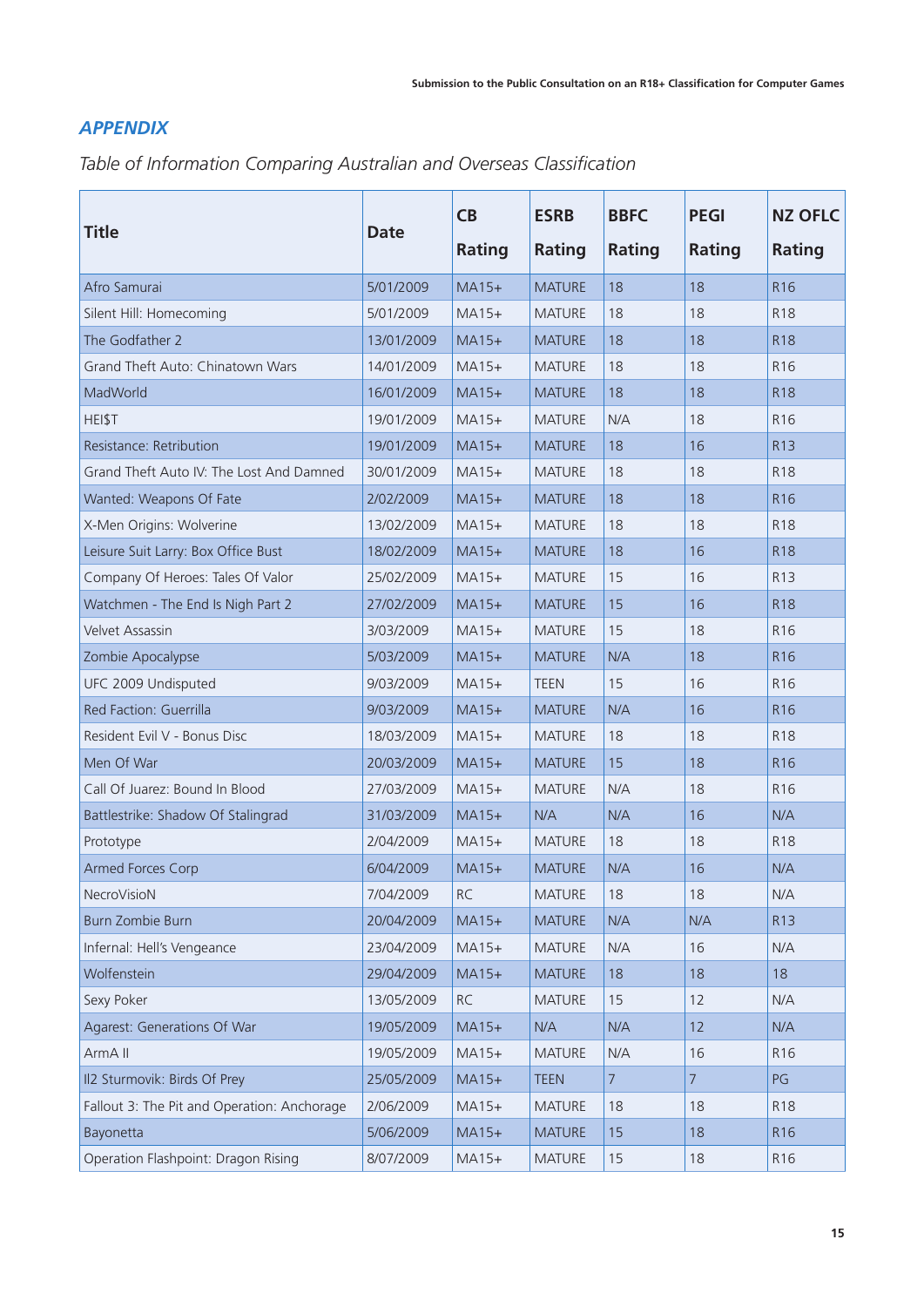#### **Electronic Frontiers Australia and AusGamers**

| Wet                                         | 10/07/2009 | $MA15+$   | <b>MATURE</b> | 18     | 18     | <b>R18</b>      |
|---------------------------------------------|------------|-----------|---------------|--------|--------|-----------------|
| Obscure: The Aftermath                      | 15/07/2009 | $MA15+$   | <b>MATURE</b> | N/A    | 16     | N/A             |
| <b>Risen</b>                                | 20/07/2009 | <b>RC</b> | <b>MATURE</b> | N/A    | 16     | R <sub>16</sub> |
| Dead Space Extraction                       | 21/07/2009 | $MA15+$   | <b>MATURE</b> | 18     | 18     | R <sub>16</sub> |
| Juon: The Grudge                            | 21/07/2009 | $MA15+$   | <b>MATURE</b> | N/A    | 16     | N/A             |
| Alpha Protocol                              | 29/07/2009 | $MA15+$   | <b>MATURE</b> | 15     | 18     | R <sub>16</sub> |
| Dragon Age - Origins                        | 29/07/2009 | $MA15+$   | <b>MATURE</b> | 18     | 18     | R <sub>16</sub> |
| Fallout 3: Broken Steel and Point Lookout   | 30/07/2009 | $MA15+$   | <b>MATURE</b> | 18     | 18     | R <sub>18</sub> |
| Ninja Gaiden Sigma 2                        | 30/07/2009 | $MA15+$   | <b>MATURE</b> | N/A    | 16     | R <sub>16</sub> |
| <b>Borderlands</b>                          | 4/08/2009  | $MA15+$   | <b>MATURE</b> | 18     | 18     | R <sub>18</sub> |
| Resident Evil The Darkside Chronicles       | 10/08/2009 | $MA15+$   | <b>MATURE</b> | 15     | 18     | R <sub>16</sub> |
| <b>Brutal Legend</b>                        | 12/08/2009 | $MA15+$   | <b>MATURE</b> | 15     | 18     | R <sub>16</sub> |
| Red Faction: Guerrilla                      | 14/08/2009 | $MA15+$   | <b>MATURE</b> | N/A    | 16     | R <sub>16</sub> |
| Grand Theft Auto: Chinatown Wars            | 19/08/2009 | $MA15+$   | <b>MATURE</b> | 18     | 18     | R <sub>16</sub> |
| Rogue Warrior                               | 25/08/2009 | $MA15+$   | <b>MATURE</b> | 18     | 18     | <b>R18</b>      |
| South Park Let's Go Tower Defense Play!     | 26/08/2009 | $MA15+$   | <b>MATURE</b> | N/A    | 16     | N/A             |
| Fairytale Fights                            | 28/08/2009 | $MA15+$   | <b>MATURE</b> | N/A    | 16     | R <sub>16</sub> |
| Uncharted 2 - Among Thieves                 | 4/09/2009  | $MA15+$   | <b>TEEN</b>   | 15     | 16     | R <sub>16</sub> |
| Bloodhunt                                   | 14/09/2009 | $MA15+$   | N/A           | N/A    | N/A    | N/A             |
| Left 4 Dead 2 (original)                    | 15/09/2009 | <b>RC</b> | <b>MATURE</b> | 18     | 18     | R <sub>18</sub> |
| <b>Assassin's Creed II</b>                  | 17/09/2009 | $MA15+$   | <b>MATURE</b> | 15     | 18     | R <sub>16</sub> |
| Assassin's Creed: Bloodlines                | 17/09/2009 | $MA15+$   | <b>MATURE</b> | N/A    | 16     | R <sub>13</sub> |
| Fallout 3 - Mothership Zeta                 | 17/09/2009 | $MA15+$   | <b>MATURE</b> | 18     | 18     | <b>R18</b>      |
| Way Of The Samurai 3                        | 28/09/2009 | $MA15+$   | <b>MATURE</b> | 18     | N/A    | R <sub>16</sub> |
| Call Of Duty: Modern Warfare Reflex         | 29/09/2009 | $MA15+$   | <b>MATURE</b> | N/A    | 16     | R <sub>16</sub> |
| The Saboteur                                | 2/10/2009  | $MA15+$   | <b>MATURE</b> | 15     | 18     | R <sub>16</sub> |
| Grand Theft Auto: The Ballad Of Gay Tony    | 6/10/2009  | $MA15+$   | N/A           | 18     | 18     | <b>R18</b>      |
| SAW                                         | 6/10/2009  | $MA15+$   | <b>MATURE</b> | 18     | 18     | N/A             |
| <b>Undead Knights</b>                       | 6/10/2009  | $MA15+$   | <b>MATURE</b> | N/A    | N/A    | N/A             |
| Left 4 Dead 2 (edited)                      | 7/10/2009  | $MA15+$   | edited        | edited | edited | edited          |
| Samurai Shodown - Edge Of Destiny           | 7/10/2009  | $MA15+$   | <b>MATURE</b> | N/A    | N/A    | N/A             |
| Serious Sam                                 | 8/10/2009  | $MA15+$   | <b>MATURE</b> | N/A    | 18     | N/A             |
| Call Of Duty: Modern Warfare 2              | 15/10/2009 | $MA15+$   | <b>MATURE</b> | 18     | 18     | <b>R18</b>      |
| Call Of Duty: Modern Warfare Reflex Edition | 9/10/2009  | $MA15+$   | <b>MATURE</b> | N/A    | 16     | R <sub>16</sub> |
| Dementium 2                                 | 16/10/2009 | $MA15+$   | <b>MATURE</b> | 15     | N/A    | N/A             |
| Tom Clancy's Ghost Recon Predator           | 19/10/2009 | $MA15+$   | N/A           | N/A    | N/A    | N/A             |
| <b>Darksiders</b>                           | 23/10/2009 | $MA15+$   | <b>MATURE</b> | 15     | 18     | R <sub>16</sub> |
| Left 4 Dead 2 (review)                      | 23/10/2009 | <b>RC</b> | <b>MATURE</b> | 18     | 18     | <b>R18</b>      |
| Army of Two - The 40th Day                  | 27/10/2009 | $MA15+$   | <b>MATURE</b> | 18     | 18     | <b>R18</b>      |
| <b>Bioshock 2</b>                           | 2/11/2009  | $MA15+$   | <b>MATURE</b> | 18     | N/A    | R16             |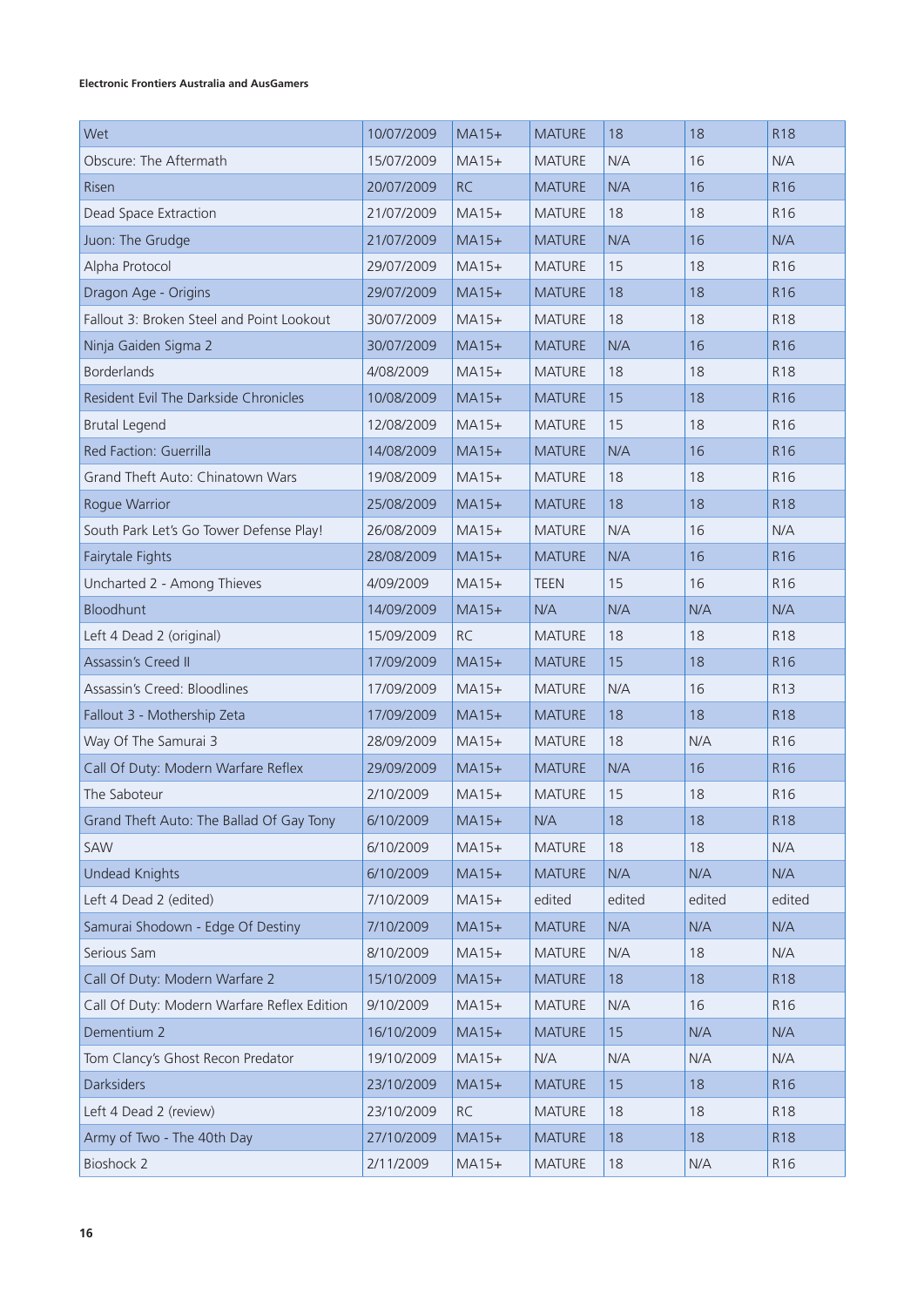| Killing Floor                         | 2/11/2009  | $MA15+$   | <b>MATURE</b> | 15  | 18  | R <sub>16</sub> |
|---------------------------------------|------------|-----------|---------------|-----|-----|-----------------|
| Heavy Rain                            | 17/11/2009 | $MA15+$   | <b>MATURE</b> | 15  | N/A | R <sub>18</sub> |
| Code Of Honor 3: Desperate Measures   | 24/11/2009 | $MA15+$   | <b>MATURE</b> | N/A | 16  | N/A             |
| Dead To Rights: Retribution           | 24/11/2009 | $MA15+$   | <b>MATURE</b> | 18  | N/A | N/A             |
| Just Cause 2                          | 24/11/2009 | $MA15+$   | <b>MATURE</b> | 15  | 16  | R <sub>18</sub> |
| Mass Effect 2                         | 24/11/2009 | $MA15+$   | <b>MATURE</b> | 15  | 18  | R <sub>13</sub> |
| CrimeCraft                            | 26/11/2009 | <b>RC</b> | <b>MATURE</b> | N/A | N/A | N/A             |
| Dante's Inferno                       | 27/11/2009 | $MA15+$   | <b>MATURE</b> | 18  | N/A | R <sub>16</sub> |
| Resident Evil 5 Gold Edition          | 27/11/2009 | $MA15+$   | <b>MATURE</b> | 18  | N/A | N/A             |
| Aliens vs. Predator (original)        | 3/12/2009  | <b>RC</b> | <b>MATURE</b> | 18  | 16  | R <sub>18</sub> |
| Yakuza 3                              | 8/12/2009  | $MA15+$   | <b>MATURE</b> | 18  | N/A | N/A             |
| Wolfschanze 2                         | 10/12/2009 | $MA15+$   | N/A           | N/A | 16  | N/A             |
| <b>Nier</b>                           | 17/12/2009 | $MA15+$   | <b>MATURE</b> | 15  | N/A | N/A             |
| Samurai Shodown Sen                   | 17/12/2009 | $MA15+$   | <b>MATURE</b> | N/A | N/A | N/A             |
| Aliens vs. Predator (review)          | 18/12/2009 | $MA15+$   | <b>MATURE</b> | 18  | 16  | R <sub>18</sub> |
| Perfect Dark                          | 21/12/2009 | $MA15+$   | <b>MATURE</b> | N/A | N/A | N/A             |
| Tom Clancy's Splinter Cell Conviction | 21/12/2009 | $MA15+$   | <b>MATURE</b> | 15  | 18  | N/A             |
|                                       |            |           |               |     |     |                 |
| <b>TOTAL:</b>                         |            | 91        | 84            | 59  | 72  | 63              |

#### *Ratings Key*

*CB RATINGS*:

 $MA$  15+ = Not suitable for people under 15 RC = Refused Classification (not able to be sold or advertised)

*ESRB RATINGS*: TEEN = Suitable for 13yrs and older MATURE = Suitable for 17yrs and older

*BBFC RATINGS*: 15 = Restricted to 15yrs and older (proof of age required)

18 = Restricted to 18yrs and older (proof of age required)

*PEGI RATINGS*: (recommendation only, legal restrictions defer to BBFC)

16 = Recommended for 16yrs and older

18 = Recommended for 18yrs and older

*NZ OFLC RATINGS*:

R13 = Restricted to persons 13 years of age and over

R16 = Restricted to persons 16 years of age and over

R18 = Restricted to persons 18 years of age and over

N/A = Not released, unclassified, or unable to find title in this territory

edited = Game modified for Australian release, not comparable

grey highlight = Game globally considered as being unsuitable for minors (see analysis)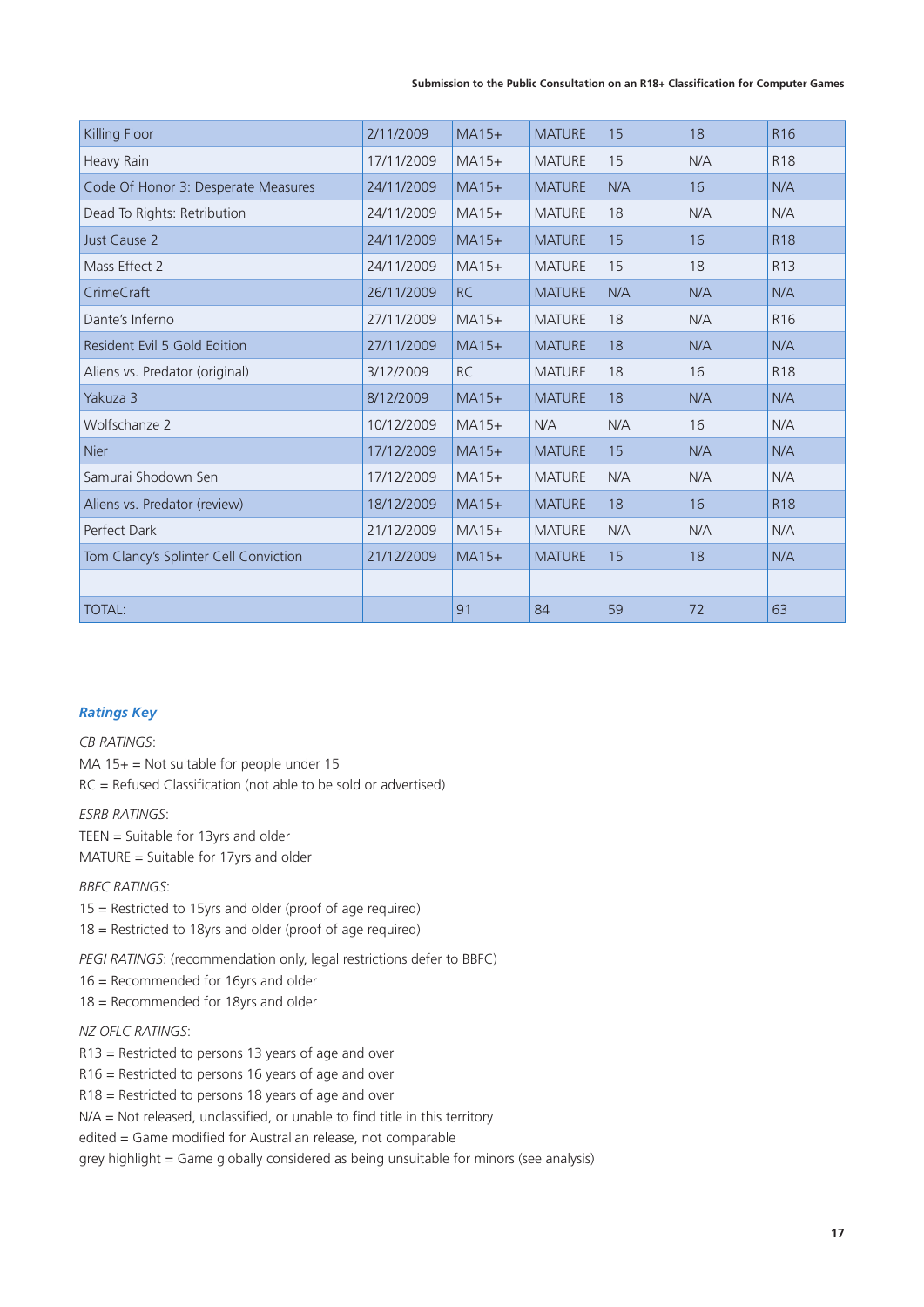#### *Analysis Method*

- Since not all titles have ratings available in all regions, only games with ratings from all five agencies will be used in this analysis (47 titles)
- To allow for reasonable comparison to the Australian classification age groups, the following method will be used to identify 'intent' within the ratings from the ESRB, BBFC, PEGI and the New Zealand OFLC:
- "MATURE" ratings from the ESRB will count as 18+ if both EU agencies and NZ OFLC decided on an 18+ rating
- "MATURE" ratings from the ESRB will count as 15+ if one or both EU agency classified the title as 15+ or 16+ (reflecting mature content but suitable for younger audiences)



### **Analysis**

There were ninety-one titles which the Australian Classification Board rated MA15+ or RC in 2009. Of those, forty-seven games were also rated by the ESRB, PEGI, BBFC and New Zealand OFLC.

### *Disparity of Australian Classification Board ratings versus Global consensus*

When looking at the classifications in comparison to the US, UK and European ratings, more than 50 per cent (24 titles) were globally considered as being unsuitable for minors, recommended or restricted to 18 years and over.

Even when comparing Australia's ratings to our closest cultural neighbour, New Zealand, we can see that 40 per cent (18 titles) of our MA15+ games are considered suitable only for adults 18+.

#### *R18+ classification implications for RC games*

Three games were refused classification in 2009 and were not subsequently edited and resubmitted, or were unsuccessful in their appeal: CrimeCraft, NecroVisioN, and Risen. Of these three, NecroVisioN has been given an R18+ equivalent rating in the US, UK and Europe, while Risen has been labelled suitable for 16 year olds in New Zealand and Europe, and recommended for 17 year olds in the